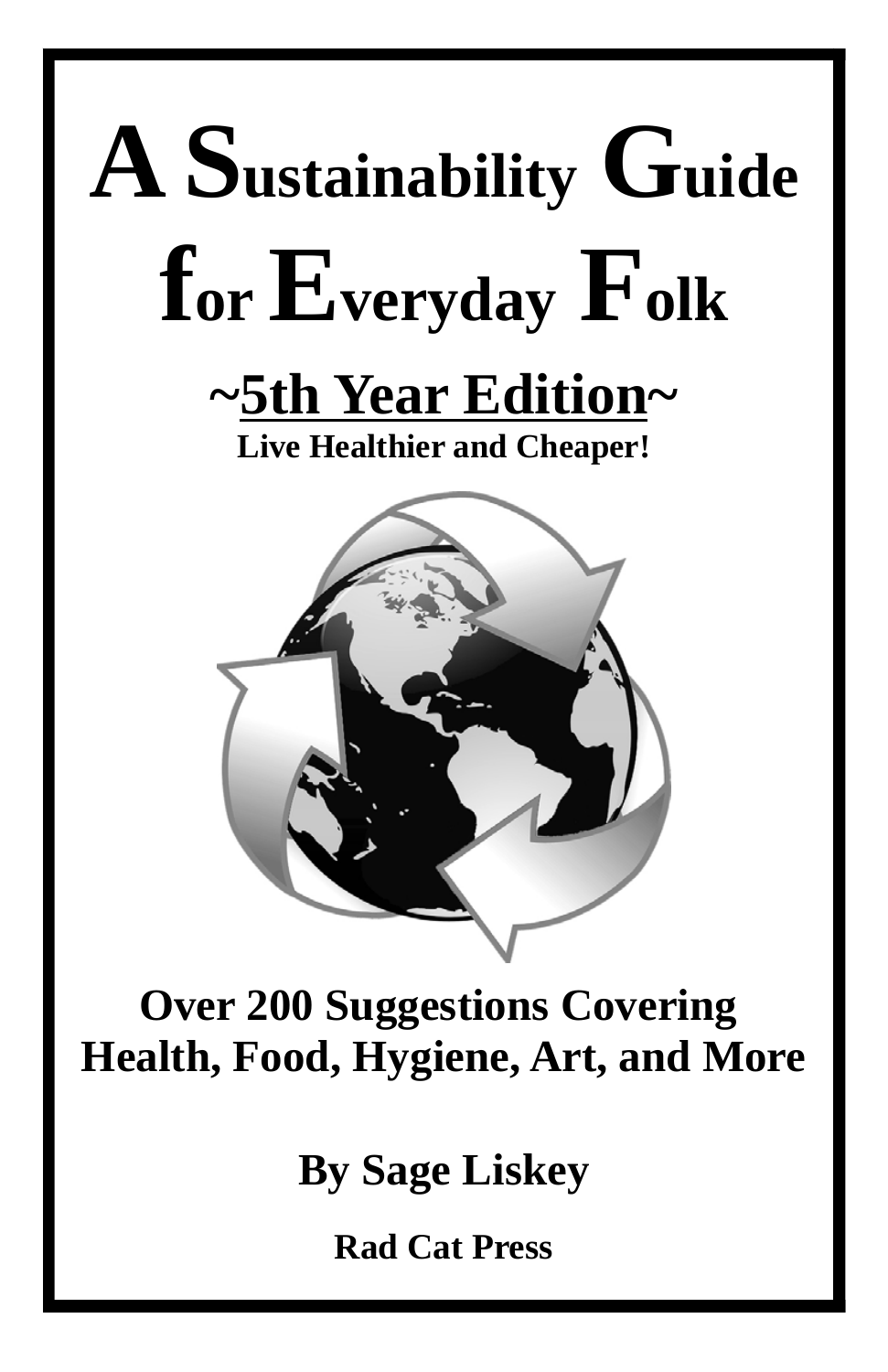\*Note that this guide was originally written for a single person as a quick brain dump of my collective knowledge of sustainable living in the city, though most information applies to those living in rural areas as well. Citations and comprehensive research were neglected, thus some information may be outdated, uncertain, or incomplete. Further research should be done on any given area. The beginnings of my environmental knowledge began years ago at the website Tree Hugger and many individual web searches for specific pieces of data.

|                        | True Sustainability – Personal Changes and |
|------------------------|--------------------------------------------|
|                        | <b>Direct Action</b>                       |
|                        | <b>Transportation</b>                      |
|                        | <b>Free Things</b>                         |
| Ш                      | <b>Purchasing and Money</b>                |
| IV                     | <b>Hygiene and Cleaning</b>                |
|                        | Food                                       |
| VT                     | <b>Waste</b>                               |
| VH                     | <b>Physical and Mental Well-Being</b>      |
| VIII                   | <b>False Advertising</b>                   |
| IX                     | <b>Ideological</b>                         |
| $\mathbf X$            | <b>Energy Saving</b>                       |
| $\mathbf{X}$           | Water                                      |
| XII                    | <b>Relationships and Parenting</b>         |
| ХШ                     | <b>Community Living</b>                    |
| XIV                    | <b>Non-Humans and Pets</b>                 |
| $\mathbf{X}\mathbf{V}$ | <b>Arts and Crafting</b>                   |
| XVI                    | <b>Participating</b>                       |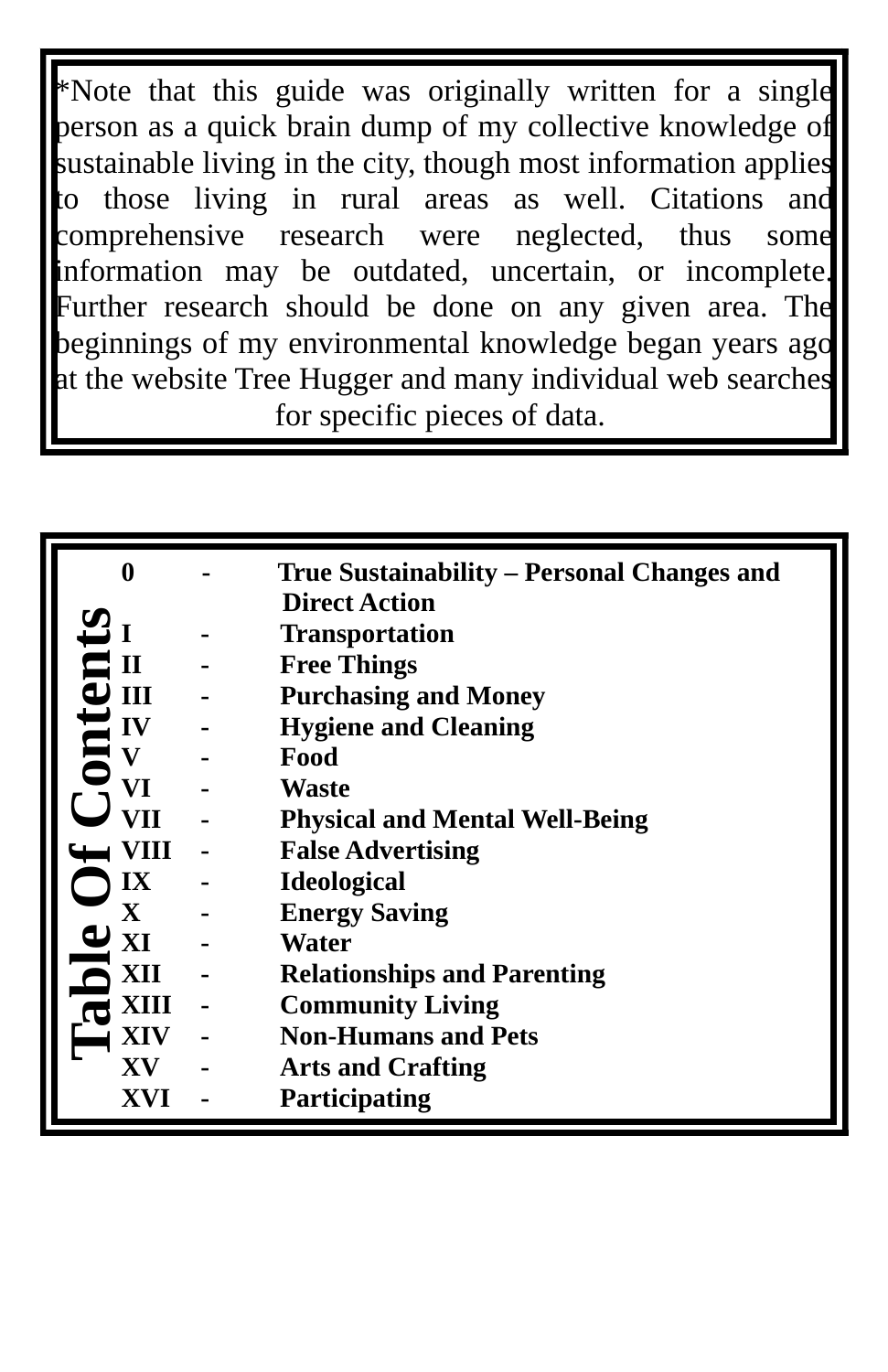**-0-**

### $T<sub>rue</sub>$  Sustainability:

#### **Personal Changes and Direct Action (the most important part to read)**

There are several reasons why a person might want to pursue a sustainable lifestyle. For the person desiring harmony with nature and knowledge of living off the land, personal changes are at the core of their needs. Beyond personal fulfillment, persons pursuing this pathway will be great teachers as changing climates and environmental catastrophe force a larger portion of humanity to adopt sustainability into their lifestyles. This zine largely covers these personal changes.

For a person striving to create a sustainable society, emphasis must be placed beyond individual habits and instead rising up for and against various institutions. The individual is **not** the primary blame for the environmental catastrophes which have taken place in years past. Unfortunately, a vast majority of people in industrialized countries have grown up within an economic or cultural situation which prevents them from pursuing sustainable pathways. While what you buy and how you consume resources can be a powerful statement and marginally help the environment, a complex system of governments and corporations desiring wealth and power result in the majority of environmental destruction, and thus should be the target of those desiring a sustainable planet. These institutions like individuals blaming themselves because it leaves the institutions free to continue destroying. Do not blame yourself or your peers. **The most important step to a sustainable future right now is changing how corporations and governments are run rather than how you act.** Persons desiring this pathway must still be aware of the problems abound, and so I still urge them to read this zine, or at least the section on participating.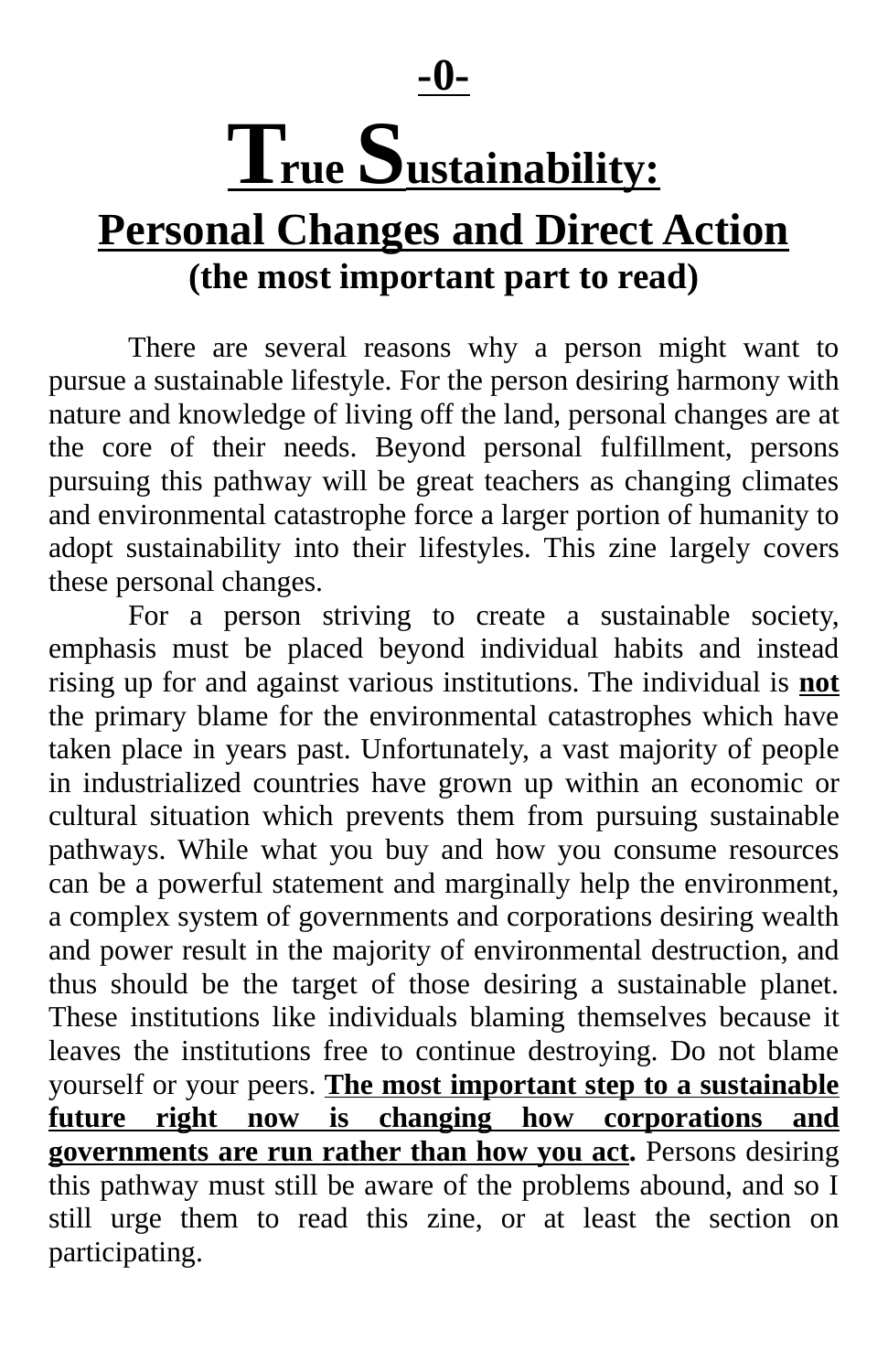



\*Get a conversion kit to make your car run on **biodiesel or veggie oil**. You can also convert a bicycle to run very efficiently on gasoline or electricity and other forms of fuel.

\***Increasing your MPG** - You can increase your miles per gallon by driving certain ways. I've even heard people doubling their MPG rating! Turn off the engine while going downhill. You can draft behind other vehicles to cut down on wind resistance. Vehicles have speeds at which they run most efficiently which people commonly say is 55 MPH, but it changes depending on the vehicle. Usu-

ally the low end of the RPM power band is most efficient. Above 40 MPH you should use the fan or air conditioner (if you must) instead of having a window open to reduce drag. The radio, cd player, and lights do not take up that much energy, but still consume some extra fuel. Stop and accelerate slowly to conserve your brakes and conserve a little more fuel. Carry less in your vehicle. Drive a car with manual transmission (stickshift).

\*Use **car rental services** when you need a vehicle or a bigger vehicle instead of buying one.

\*Drive a smaller car – These generally get better fuel mileage and need less raw materials to make.

\*Buy a used car – the energy and money costs of a used vehicle generally are far less than buying a new vehicle. Do a cost comparison with gas mileage in the picture for a 5 year period.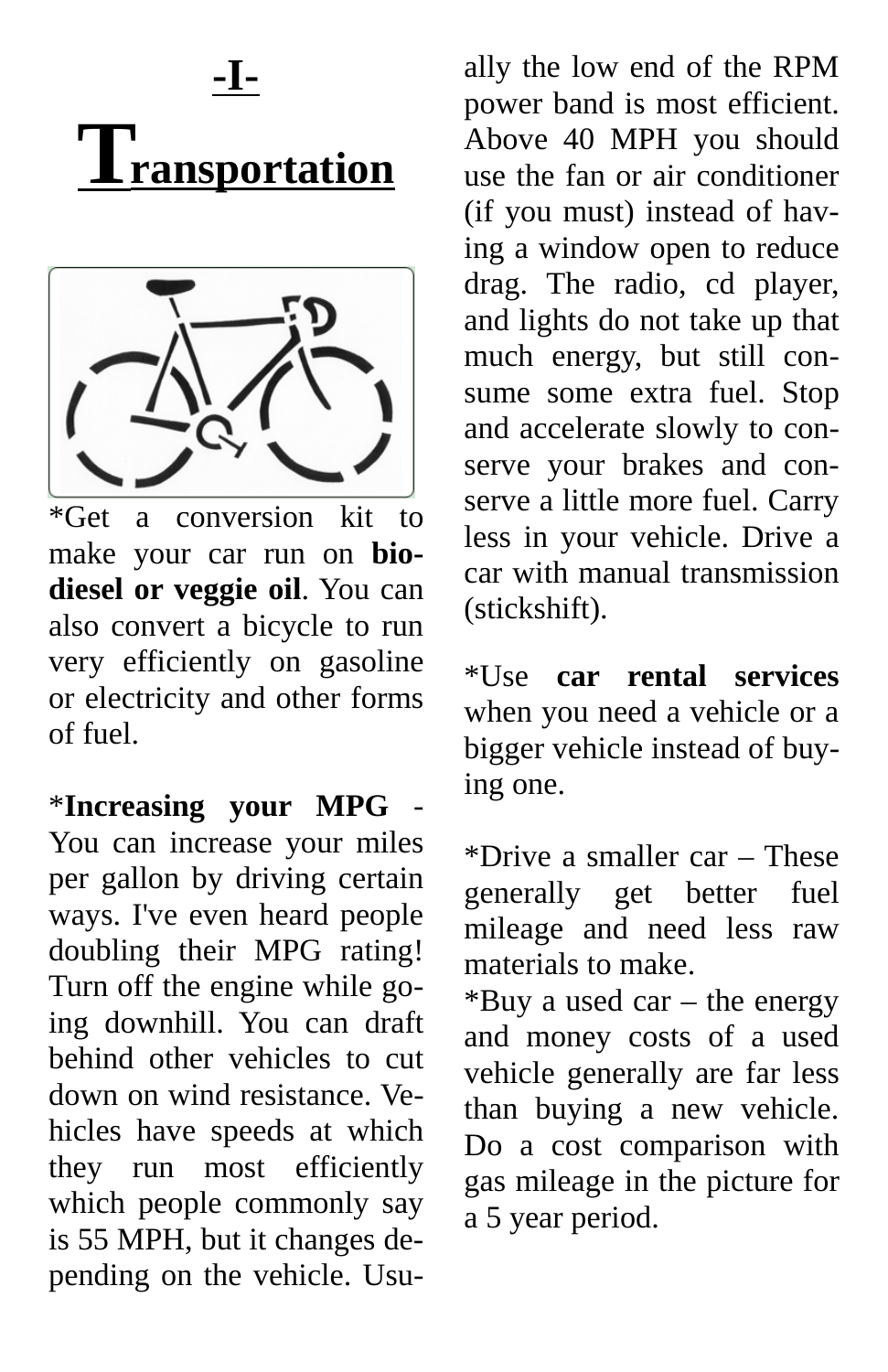\***Ride a bicycle**. A bicycle is the single most efficient form of transportation in the world, maybe even more so than walking if you think about transporting materials and traveling great distances! The raw resources it takes to build a car could build hundreds of bicycles. There are folding bicycles that can be easily transported in a car or bus too.

\*For transporting materials, a rack can be attached to the bicycle with panniers (saddle bags), or a bicycle trailer can be used for hauling larger things. I've even seen people hauling a trailer home for sleeping in!

\***Hitchhike** – Make a sign with a sharpie and some cardboard and get on the highway or an off-ramp! Read up on hitchhiking laws before going out. The west coast is one of the best places to hitchhike.

\*Pick up hitchhikers or offer rideshares.

\***Rideshare** (Listings on Craigslist and other bulletins). This is more expensive than hitchhiking but much less than taking the bus. It's safer and less time intensive than hitchhiking too.

\*Ride a motorcycle if you don't need to transport much. They are very efficient.

\*Utilize public transportation! Trains, buses, subways, trolleys and the like.

\***Carpool** with people at your work or announce you're starting one yourself! \*Try to avoid traveling long distances. Localize your social groups and cultural interests!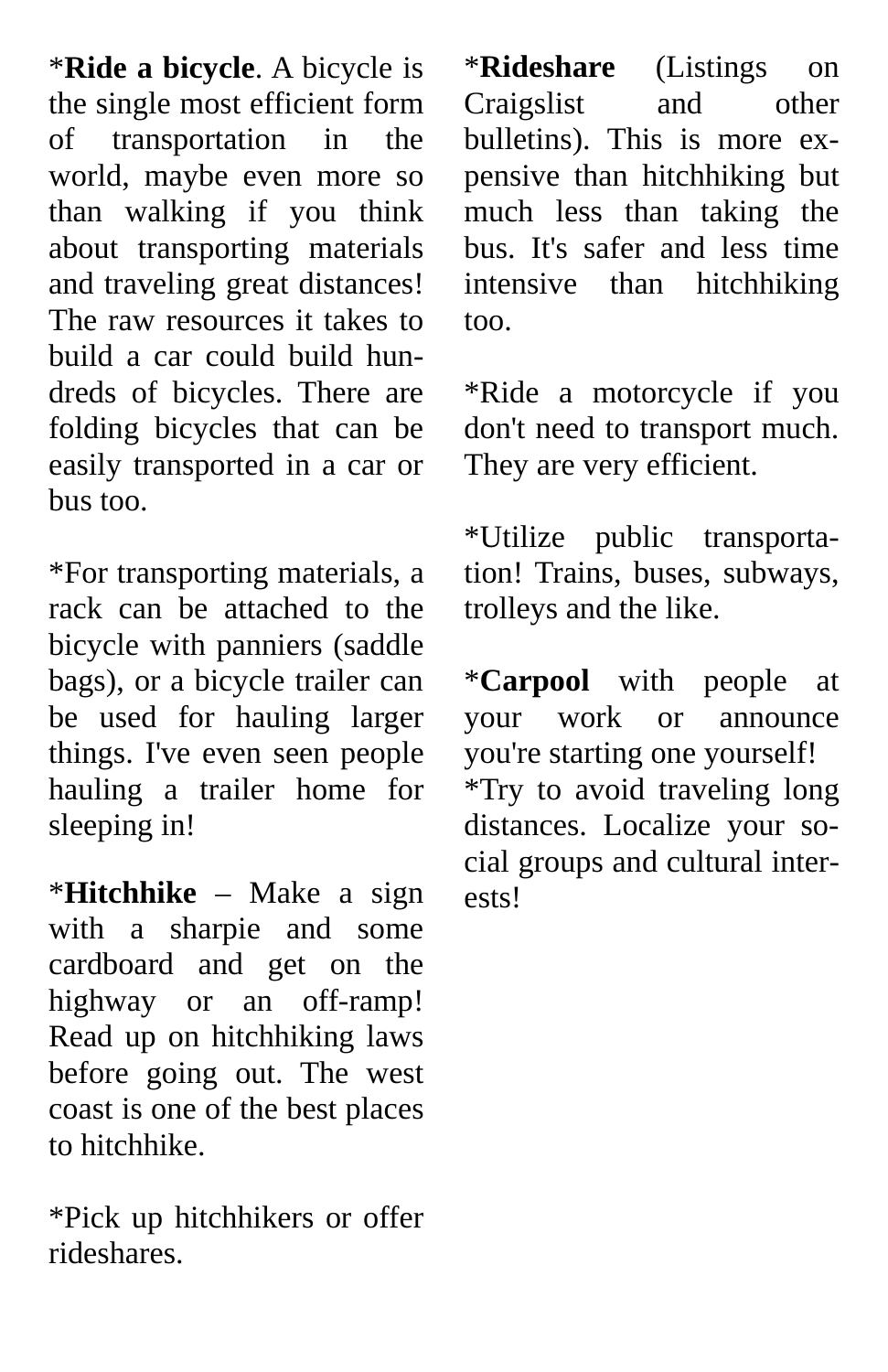### **-II-**  $\mathbf{F}_{\text{ree}}$  Things



\***Dumpster Diving** - Dumpsters are usually not as dirty as people will lead you to believe. Especially in college towns after fall and spring terms, dumpsters are laden with goodies. These include furniture, clothing, appliances, even laptops and hard drives. You can also find dumpsters with unblemished food behind grocers and bakeries.

\***Make it yourself**! Generally for very cheap or free you can build furniture, make tools, or sew together clothing. Study the way native peoples use(d) tools and ethnobotany, the way native peoples use(d) plants.

\*Use paper from recycling bins for creating a daily planner, take notes on, or scribble on (just take a bunch of sheets and fold them in half to create a booklet).

\***Free Cycle** (website) – People post 'for free' and 'wanted for free' ads in various locales.

\***Craigslist** (website) – Many different sections, including free stuff in various locales.

\***Backpage** (website) – Similar to Craigslist.

\***Free Boxes** – A box left out next to the sidewalk with assorted goods generally means it's a box full of free things.

\***Really Really Free Markets** (RRFM) – No money, trade, or barter allowed. People bring/take things like services, food, clothing and appliances, but no taking or bringing is necessary. Gener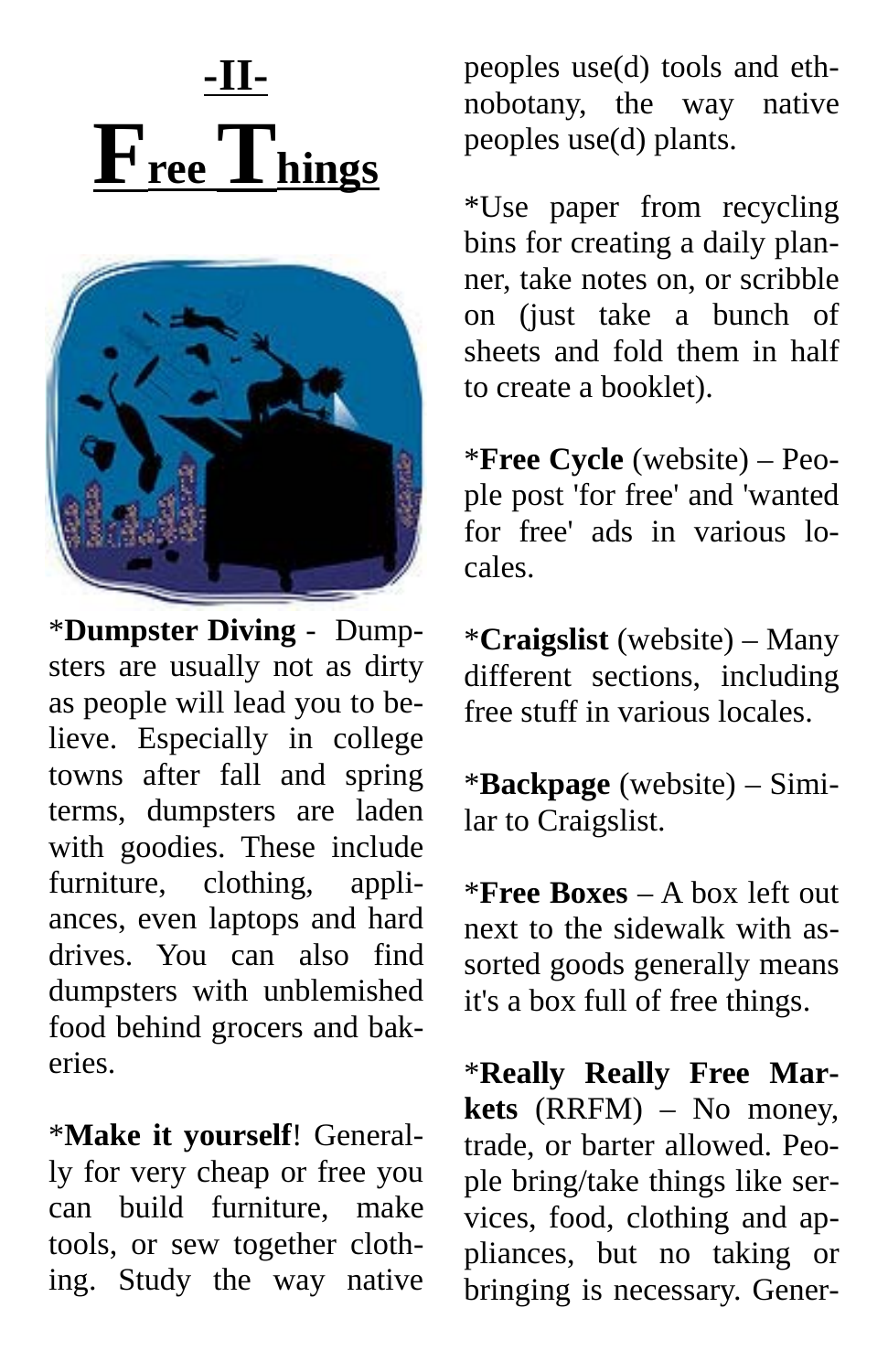ally there's music and workshops and they are held in public spaces such as parks.

\***Food Not Bombs** (FNB) – A group that collects donated or dumpstered food and cooks vegan meals for anyone who shows up. Generally they serve in public spaces. Unlike many free food services, the food is generally healthy and has no requirements attached. You can look up local FNB chapters online.

\***Go camping!** You can legally set up a camp for two weeks in any national forest, and then change that location to reset the 2 week limit. You can also camp in state forests, but these often require fees.

# **-III- Purchasing and**  $\mathbf{M}_{\mathbf{oney}}$

\*Most things are easy to fix – You can patch or mend old clothes, wood glue back together an instrument, cold weld metal objects, etc.

\***Move your money into a credit union** - Credit unions locally invest your money and are not for profit (no one is making millions of dollars for no apparent reason).

\*Buy things used from places like  $Craigslist$ eBay (website), and thrift shops.

\*Buy local, think global -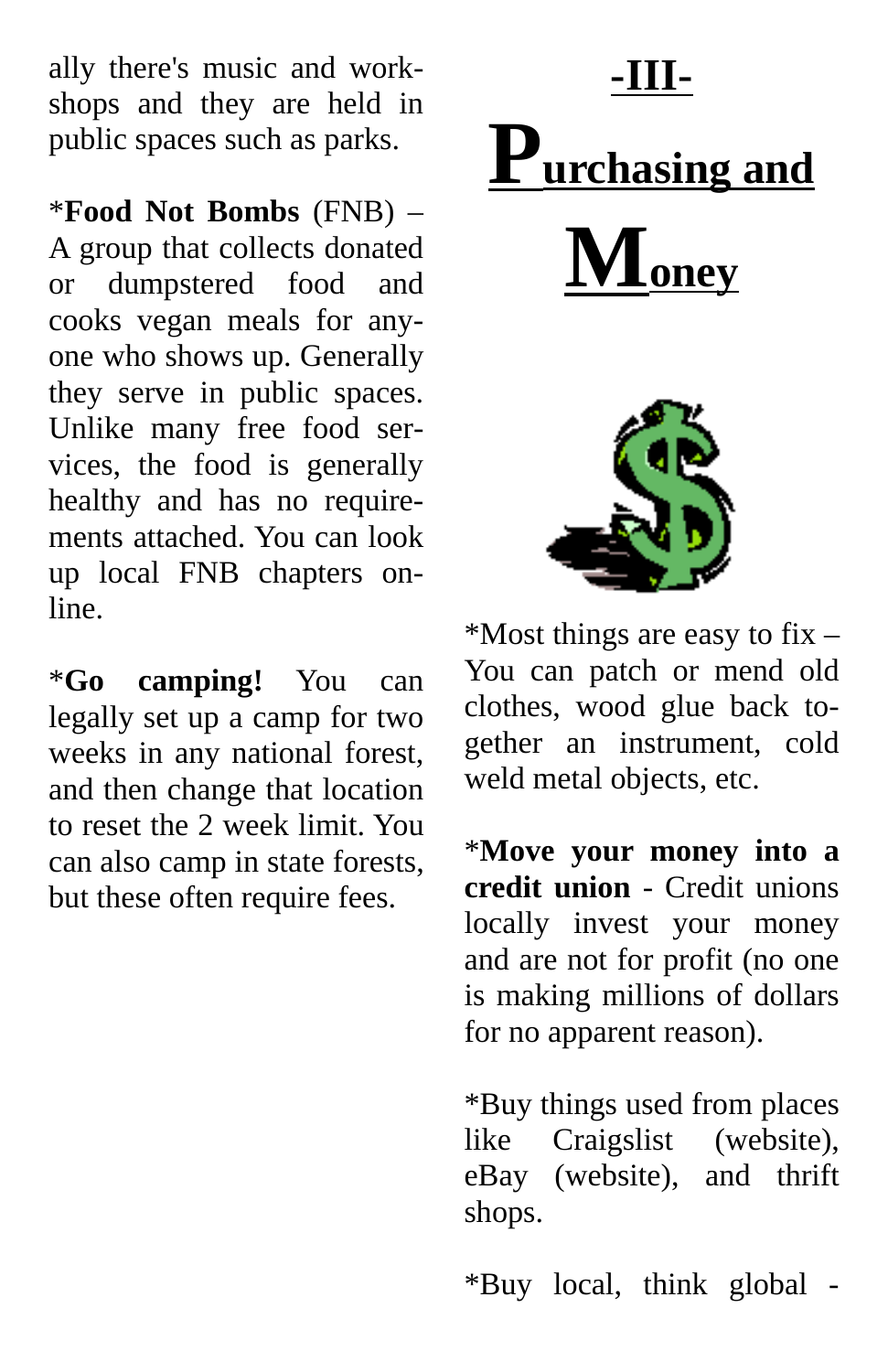Support local and independent businesses and avoid buying from corporations. Even if products are slightly more expensive, more money goes to your community. Big corporations generally try to make money and gain power no matter what the social or environmental costs. They will often have smear campaigns to portray their actions as beneficial to a community or person. Research, research, research. There are so many layers of propaganda in our society. A good starting point is to watch the documentary, The Corporation, which can be watched online for free.

\*Purchase products independently certified sustainable under the following names: Green, sweatshop free labor, not tested on animals, sustainably harvested wood (wood that isn't from a clear cut or old growth forest for furniture, paper, and construction materials).

\*Some printer ink cartridges can be refilled, thus cutting out a lot of waste.

\***Borrow or rent** instead of buying new. There are car rentals, book rentals and exchanges, e-book versions of text books, and tool rentals.

\*Stop wrapping your gifts. If you still want to wrap gifts, try paper bags with drawings over them and string to avoid the tape.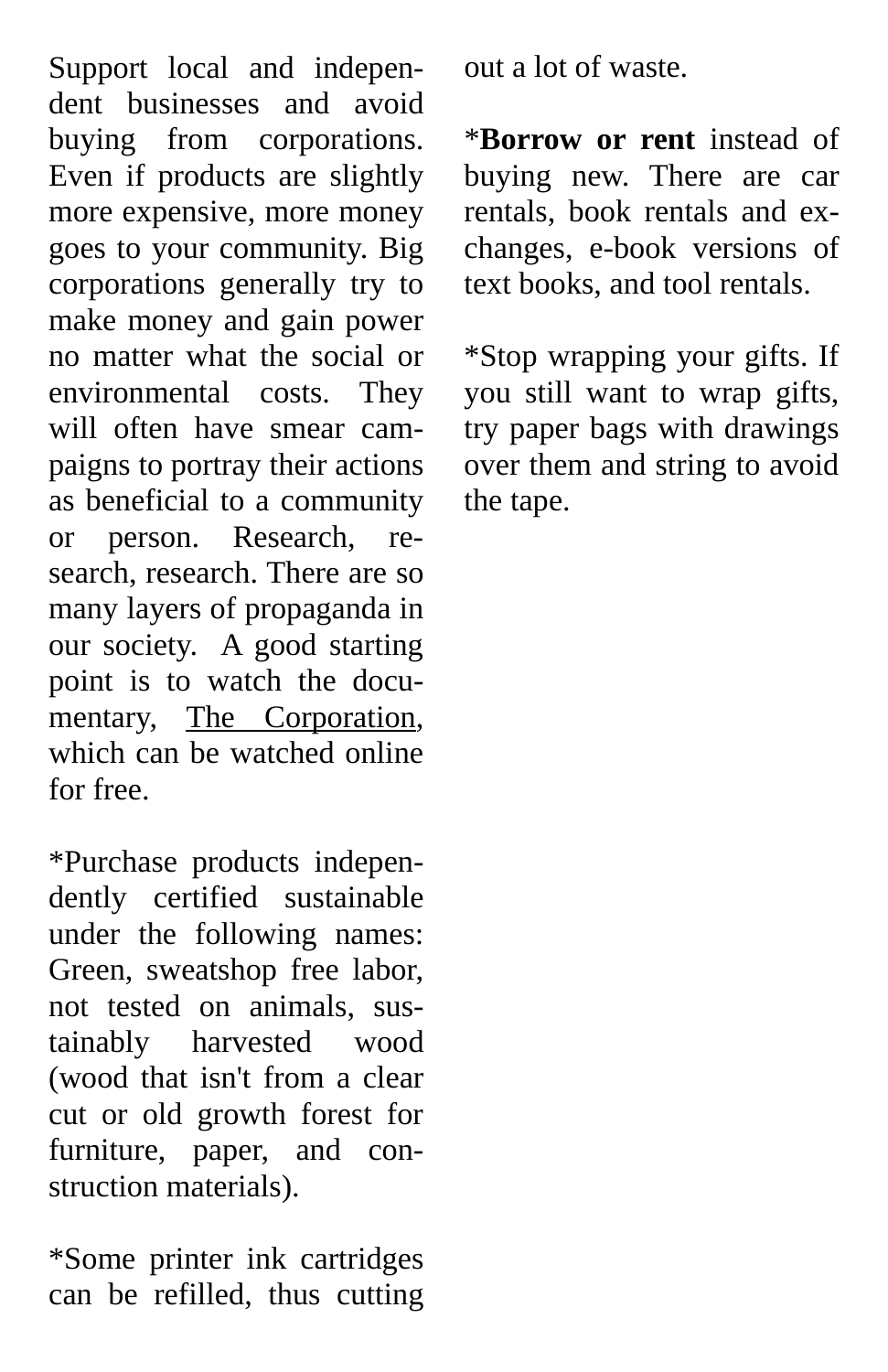### **-IV- Hygiene and Cleaning**

#### **Washing Yourself**

\***Sink showers** – The primary part of your body that smells are your armpits, so just wash those each morning and avoid doing the rest for at least a few days, if not weeks. You can fill a bowl with a few cups of water then soap up and rinse down. The rest of your body, including hair can also be washed in a similar way if you want to as well.

\*To wash your whole body, fill a container with about 5 cups of water. Get a bar of soap wet and soap up, then rinse off by cupping your hand and splashing the water onto your body. Try to direct splashed water back into the container so you can reuse it in consecutive splashes. Now you can use this water for a graywater toilet.

\*Do not use anti-bacterial or anti-microbial soaps, they may negate effects of antibiotic medications (when you are really sick), and normal soap is just as effective.

\*Look into the **hygiene hypothesis**, which says so many people these days are sick because they're too clean. There is smart sanitation and over-sanitation, learn about what level is right for you to be optimally healthy.

\*Take your shower in the morning instead of at night because you'll be fresh when you actually need to be. Plus it's a good wake up alternative to stimulants like coffee.

\*Soap, shampoo, and conditioner can be bought from some natural food stores in bulk thus avoiding the need for buying new packaging. Just bring in your own bottle to fill.

\*Our skin is very porous and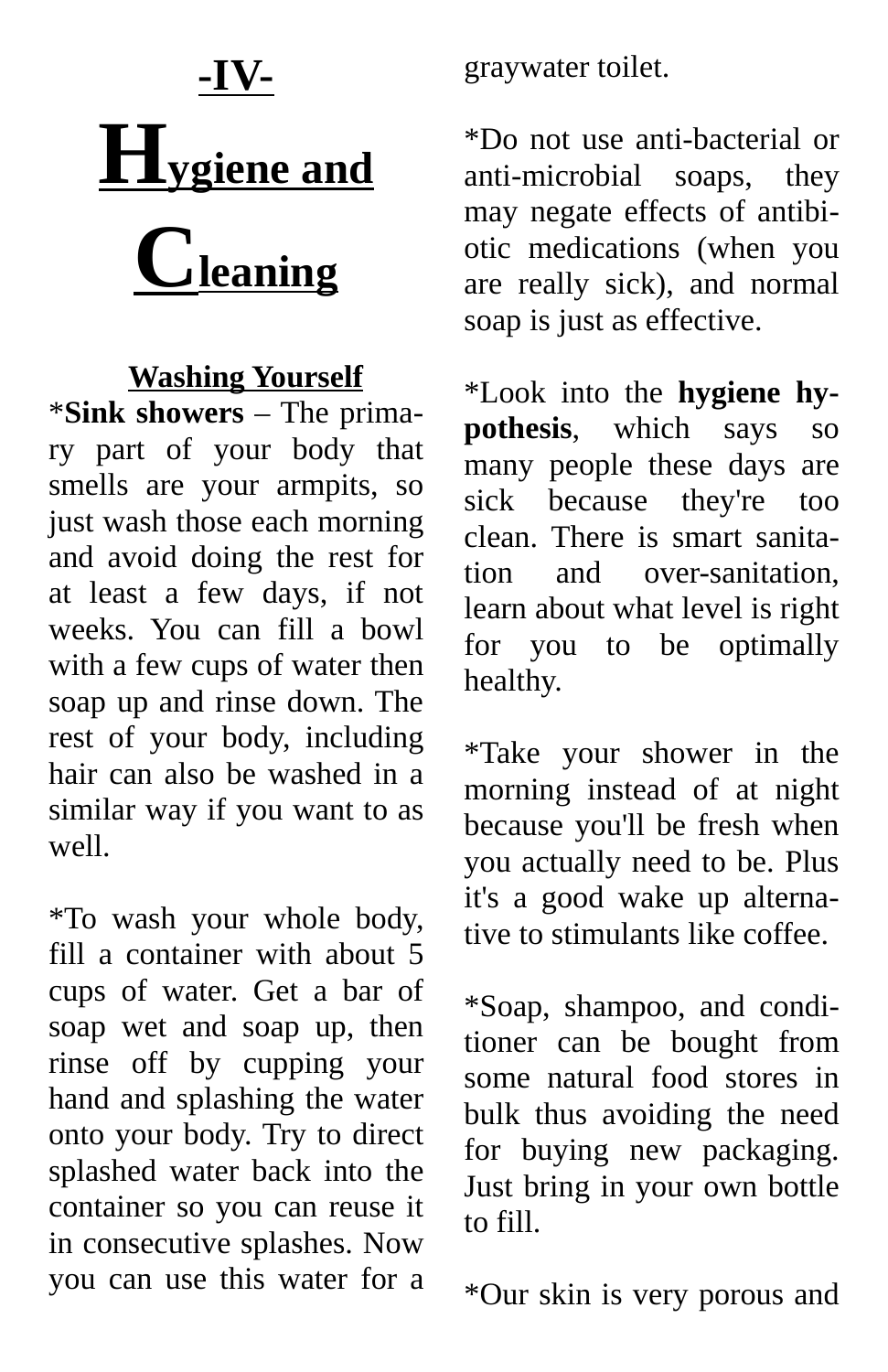absorbs a good deal of what we put onto it. Be very cautious with the ingredients of skin products like sunscreen lotion because many have been linked to cancer.

\*Wash your hands with locally made bar soap to avoid the packaging and extra processing liquid soaps require.

\*Use something like a pen cap to gently scoop ear wax out of your ear instead of using cotton swabs. Also, don't put your fingers into your ears, this compresses ear wax which would normally fall out naturally.

\*Snot rocket: remove snot from your nose by plugging one nose channel and blowing out the other hard.

#### **Toilet**

\*Use newspaper instead of toilet paper by tearing pieces off about the size of toilet paper. Some people crinkle the newspaper to make it softer too. Do not use large pieces as this can clog the toilet.

\*Use two or three sheets of toilet paper per wipe, and fold it over the brown after each use. You can get 5 or 6 wipes out of these few sheets, and then go and get another few sheets and repeat wiping and folding.

\*To avoid the spread of germs and possibly the need for washing your hands, open toilet seats and flush with your foot.

#### **Tooth Care**

\*Eat fewer simple carbohydrates and sweets as these deteriorate your teeth faster.

\*Wash teeth with a twig! Some people use sticks to brush their teeth. They take a twig and chew up the end, then brush. This works so long as you are primarily eating fruits and vegetables, versus sweets (including honey) and carbohydrates (especially bread).

\*Reuse floss – Most floss is very durable and can be used many times.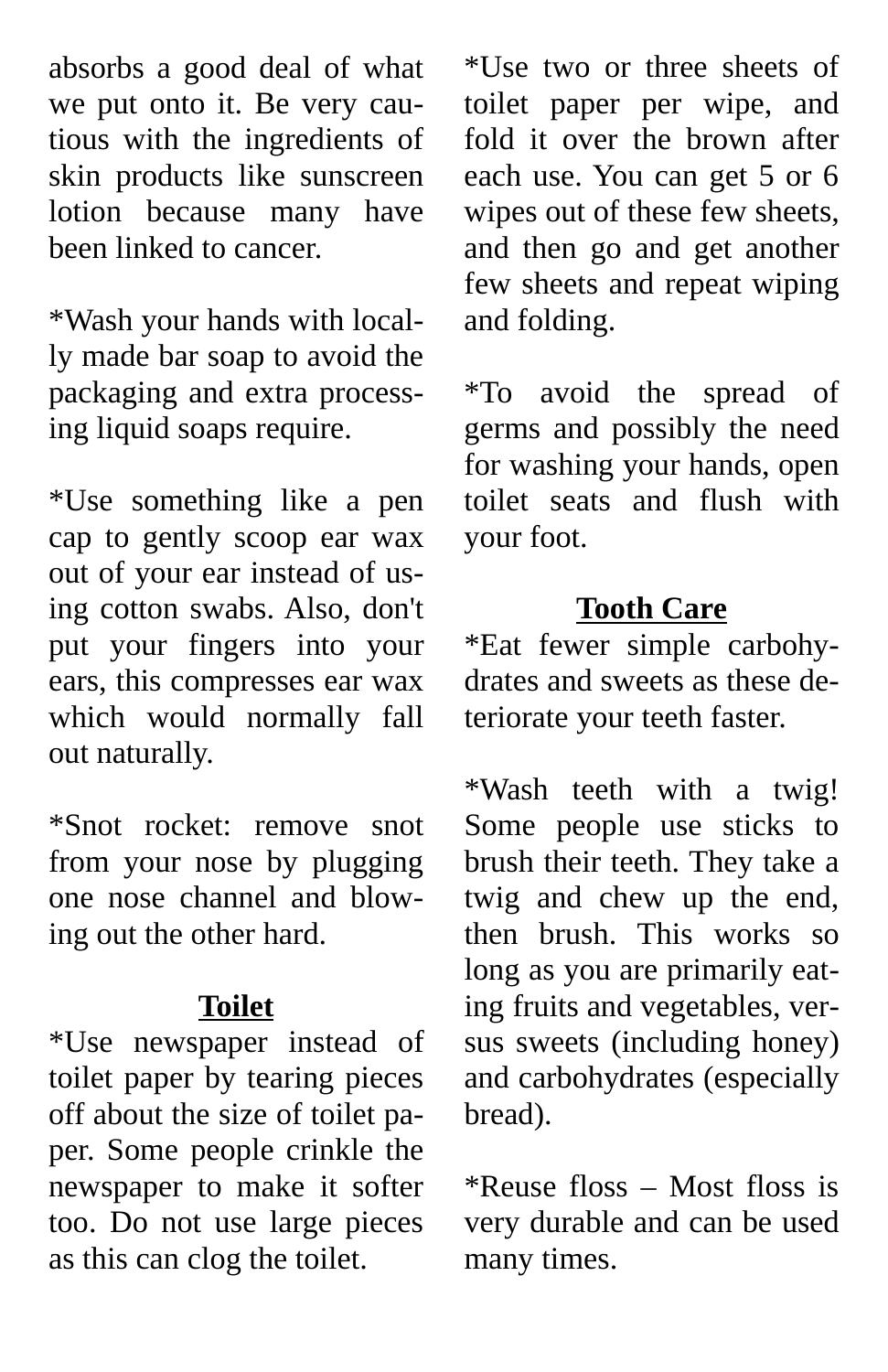\*Use a toothbrush with a replaceable head.

#### **Hair**

\*Drying off shaving blades will prolong the blade's life because water oxidizes with metal thus dulling the blade.

\*Stop using shampoo! Look up No poo. Shampoo is often harsh on our hair and causes an over-compensating effect in oil production. In the adjusting period use baking soda. Just soak hair and use natural conditioners.

\*Shaved head – Periodically shave your head to eliminate the constant need for hair products, water, or time managing it.

#### **Cleaning Surfaces and Clothing**

\***Mopping** – Splash hot soapy water on the floor instead of filling a mop bucket. You really only need about 2 cups of water for a single room, then intermittent wringing out of the mop.

\*Wring out sponges and

mops to increase their lifespan

\*Reuse silverware and bowls that you don't eat animal products with. Bad germs, mold, and the like most always need moisture to grow. So long as you're eating all your food, then you can reuse your eating ware as much as you'd like. I go months with just one bowl and spoon that I never wash or rinse out. I'll eat directly out of the cooking device when it has animal products, or lightly spray off my dish otherwise.

\*Bring a reusable drinking container, bowl, and your preferred utensil with you when eating out or going to potlucks. Many cafes will let you use your own drinking container, though it's more difficult at restaurants. It's just a matter of communicating "I don't need silverware," or "Could you just fill this up instead?"

\***Baking soda and vinegar** can be used to clean just about anything individually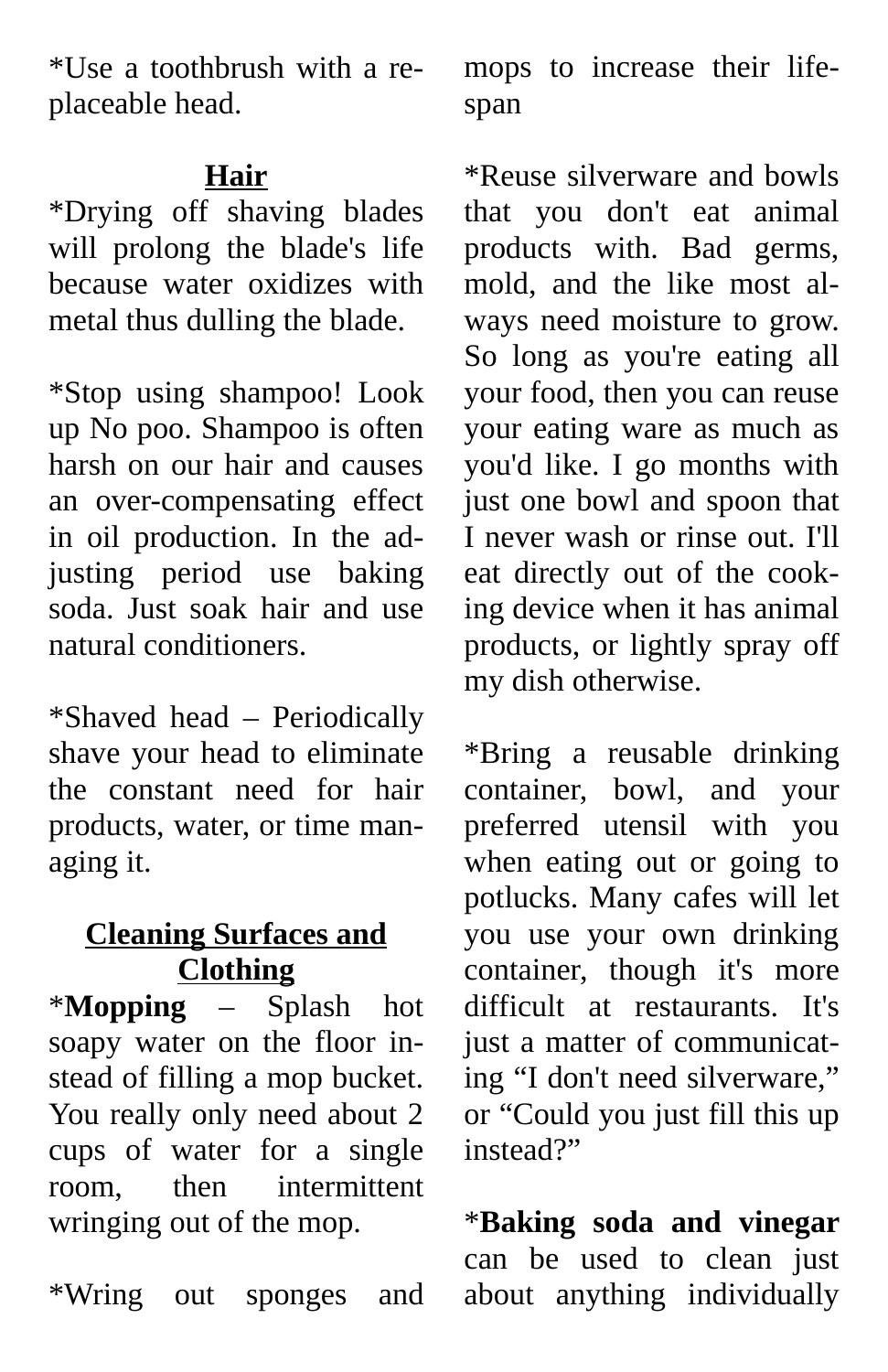or combined together for your face, hair, sink, floors, laundry, teeth, etc.

\*Most clothing can be worn for more than one day, especially if you take a sink shower in the morning. Just let your clothing air out over night. Wear something else while engaging in physical activity.

\*Wash your clothes by hand while you're taking a shower.

\*Wash your clothes with two buckets: One with soapy water, and the other with rinsing water.





\*Local and organic or biodynamic together are the best label indications of healthy and sustainably harvested food. However, organic and free range labels can be abused, so try to know your farmer at farm stands or on their farm and ask what sort of pesticides and fertilizers they use, how their animals are treated, etc.

\*Become a **vegetarian localvore!** As long as you are buying animal products from farmers you know treat their animals well, in almost all cases your diet will be more sustainable than any other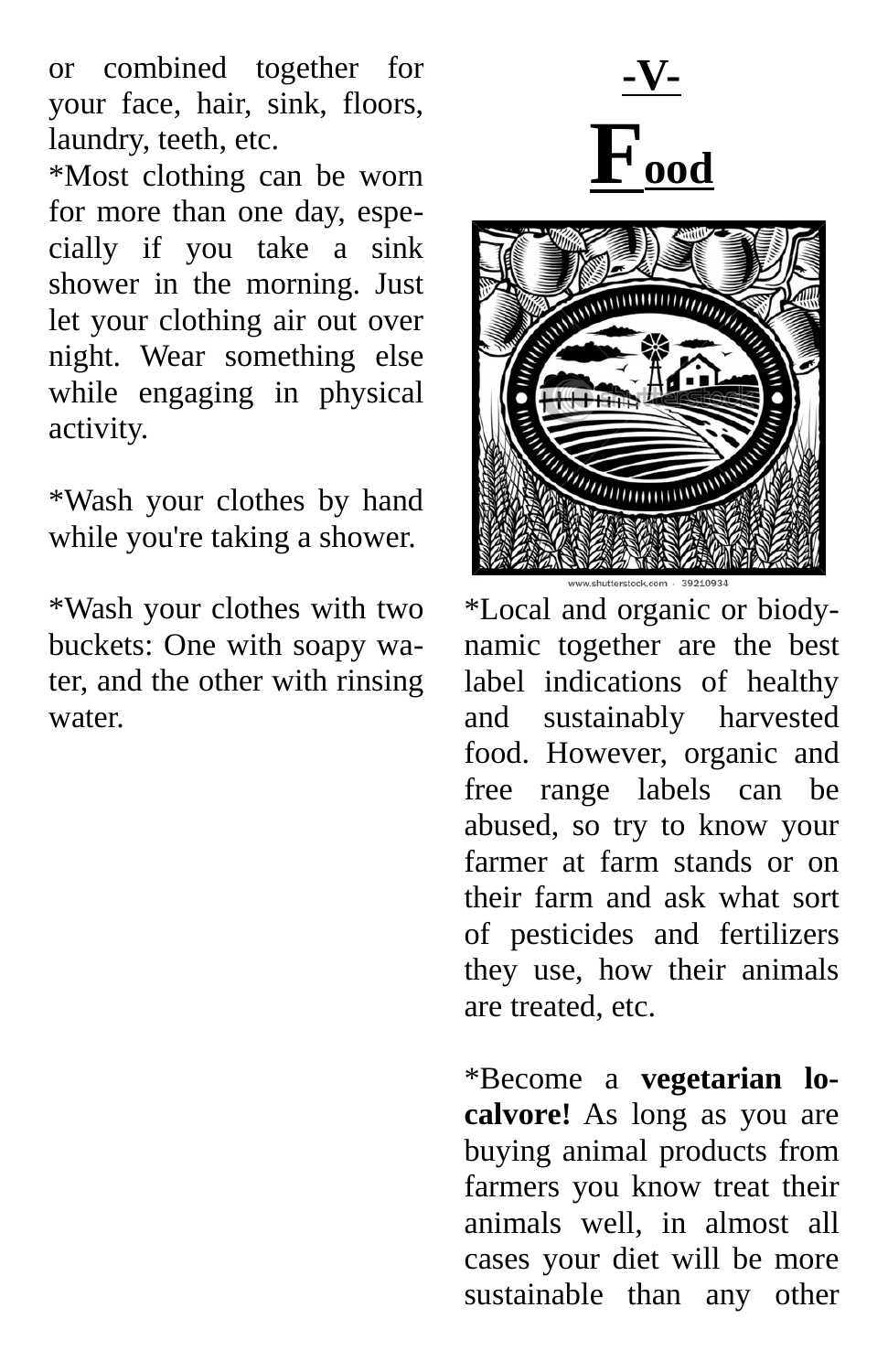while getting all your required nutrients. Organic free range eggs and raw goat milk are strongly suggested on top of fruit, veggies, nuts, and locally grown grains. After farming practices are taken into account, the closer the food source, the less transportation it requires and the more sustainable it is.

\***Veganism** is usually not sustainable - I have never heard of a vegan getting all their nutrients from local, unprocessed sources, and more often hear about health issues arising from vegan diets. Billions of people do not have the importing privileges US Americans do and lack an agricultural growing climate to support themselves without animals. Some of the messages are great such as cutting out the many problems associated with animal agriculture, but there are alternatives such as hunting and gathering and free-range organic or biodynamic that would be better to support. Furthermore organic farms typically rely on non-human

manure for nutrients to grow their food, and farms that don't raise non-human animals must transport manure from other farms. We can respectfully treat non-human animals while benefiting from the nutrients they provide to the soil and our bodies. Also remember, unlocal and processed foods support the oil industry, which is vastly cruel to all. Thus a sustainable farm incorporates what is referred to as "animal husbandry," having non-human animals work within the practice of growing crops.

\*Being a vegan, vegetarian, or omnivore can all be more or less sustainable if done mindfully, but vegetarianism is best.

\*Processed and or packaged food are often bad. They contain cancerous preservatives, plastic that never deteriorates, and are expensive. Save your money, health and prevent pollution by eating whole foods!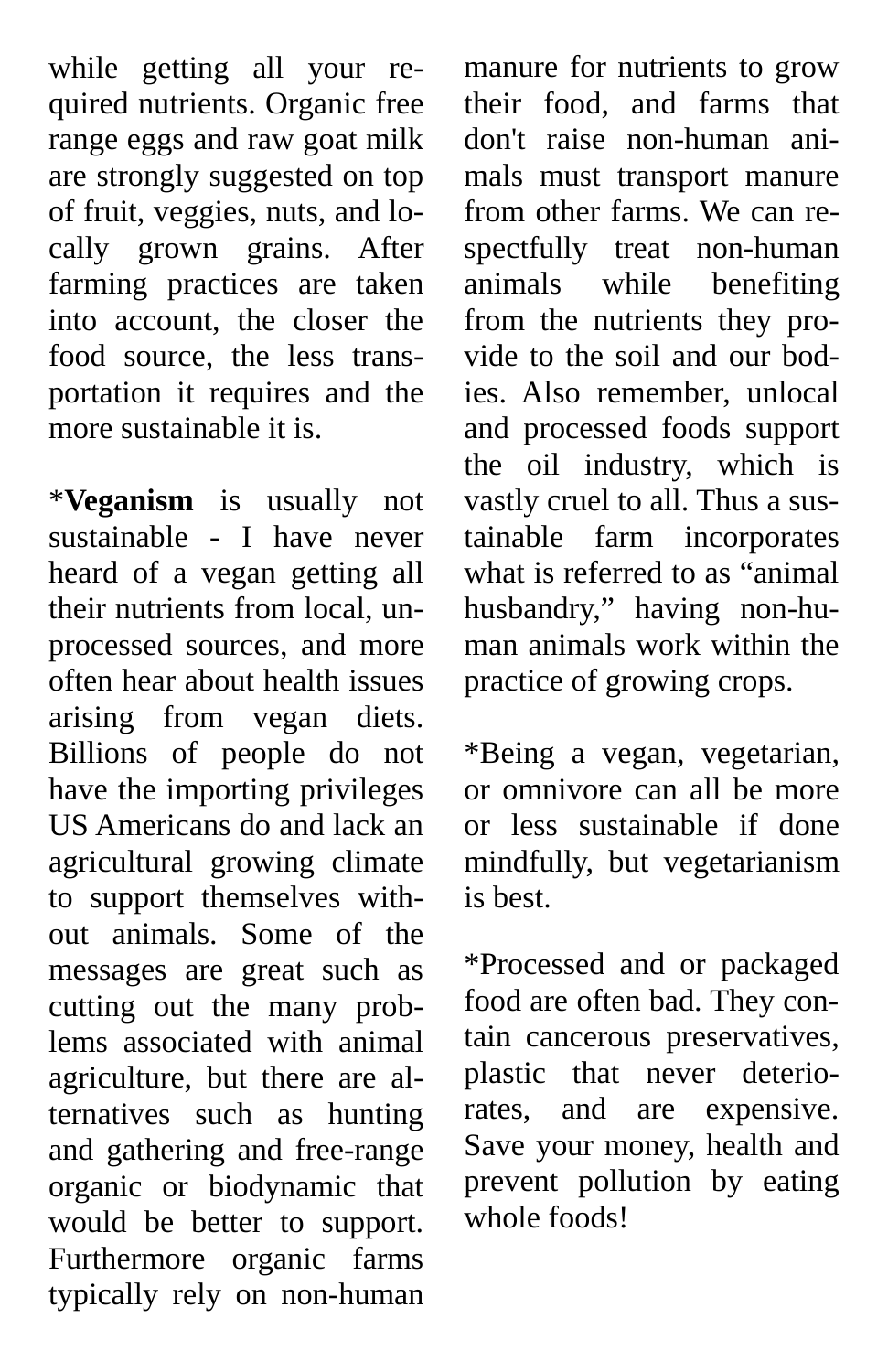\***Cooking** – Cooking requires energy, but not all food can be digested raw and cooking can sometimes help release nutrients. Thus a mixture of raw and cooked food is important.

\***Sprouting and soaking** seeds, grains, and nuts – Soaking helps a food become more digestible as well as increases a number of nutrients and decreases the time it needs to be cooked. Put seeds, beans, grains, or nuts into a glass jar and fill with water. Let sit for  $8 - 12$  hours then drain the water and rinse. Refill the container and let sit for another 8 hours before rinsing. Repeat until sprouts form. It's best to just soak nuts. Sprouting allows some foods normally requiring cooking to be eaten raw, though others are still poisonous or difficult to digest.

\***Fermenting foods** – Fermented foods are very easy to digest and the bacterial cultures help increase your ability to digest other foods and ward of sickness.

\***Food dumpsters** – Tons of good food is thrown out each day. Only about 50 percent of food grown for consumption is eventually eaten in North America. Bakeries especially throw out dozens of loaves of day-old bread, and grocers toss things that have just reached their expiration or have a small bruise but are not bad for days, weeks or even months to come. Most food does not require an expiration from the FDA, and some stores put an expiration date on food themselves. It is up to you to test food for freshness. Usually a visual test and a sniff test are adequate.

\*Replace your grass or ornamental garden with food! A 10x10 foot area might seem small, but can grow a large amount of your food in a given season.

\***Urban foraging** – Some cities already have a host of food about like hazelnuts, dandelions, apples, figs, etc. Be careful with pesticides and fertilizers though and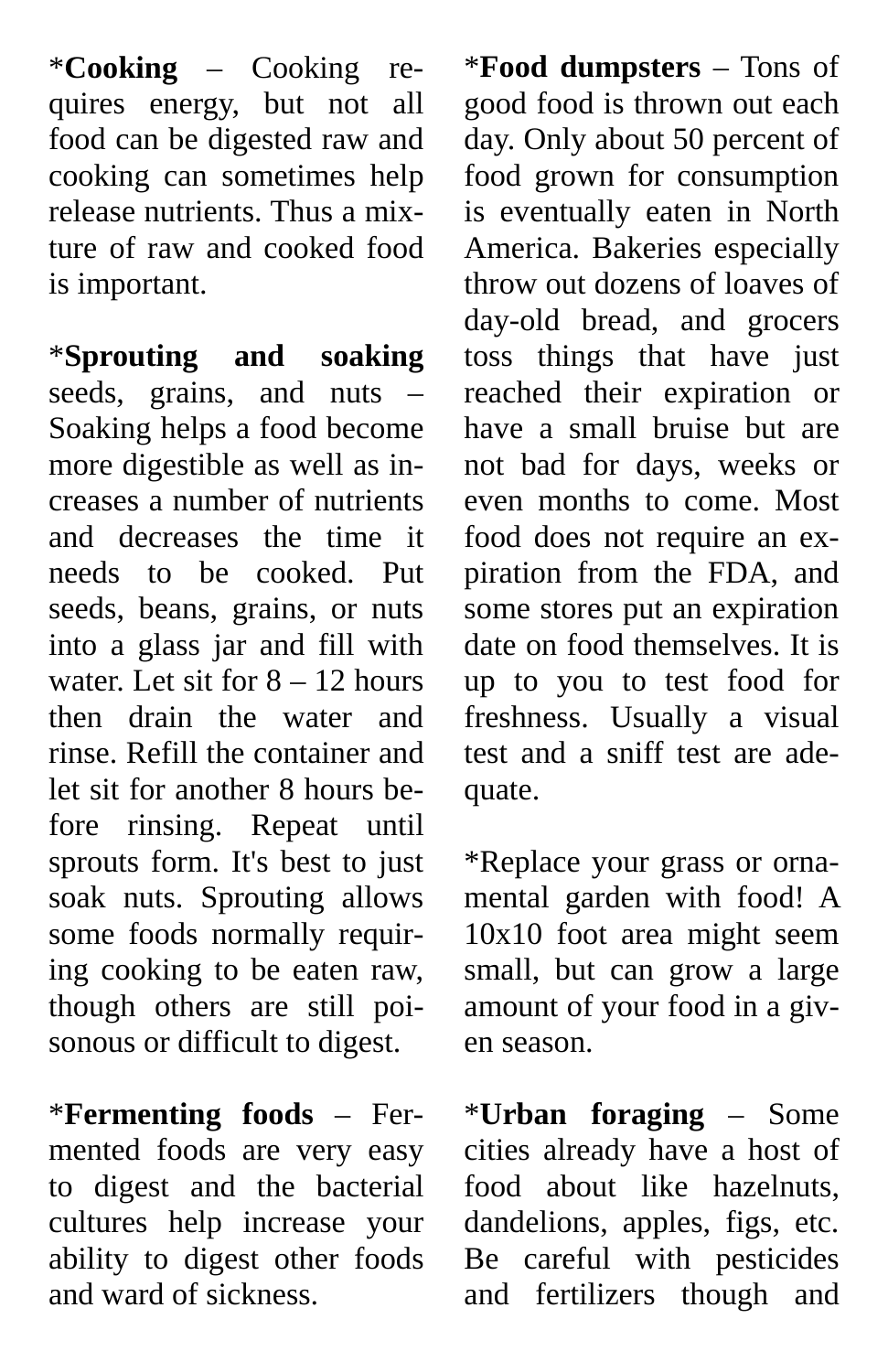collect things like dandelions away from the roadside which deposits heavy metals on the plants. If there aren't any nut or fruit trees about, plant them yourself!

\*Pick up road kill if it's fresh (within the day), for their meat, fur, or bones. Just don't be seen by authorities, it's illegal.



\***Food preservation** – Allows you to still depend on local food when things aren't growing in your climate. Smoking, canning, freezing, fermenting, and drying are some methods of food preservation. Smoking and drying (in the sun) are probably the most sustainable, though don't work for all foods. To keep food raw while drying, thus preserving the most nutrients, get a food dehydrator

with a temperature gauge that goes to 105 degrees Fahrenheit or below.

\*If you have no yard, try **vertical gardening**, such as with hanging pots, indoor gardening, next to a window, or on the outside of your walls!

\*Drink only water, eat everything else as a whole food. Juices lack the fiber of fruits and veggies and come in packaging. It also takes a lot of a given fruit or veggie to make juice with (though, I have heard they sometimes use the ones they wouldn't sell at the market), for instance when my friends made apple juice, 140 pounds of apples became just 8 gallons of juice! If you really want juice, make it fresh and dry the pulp into crackers or fruit **leathers** 

\*Cans and glass bottles have an interesting ecological footprint. The ore for aluminum is mined by clear-cutting and blasting a site. It is more energy-efficient to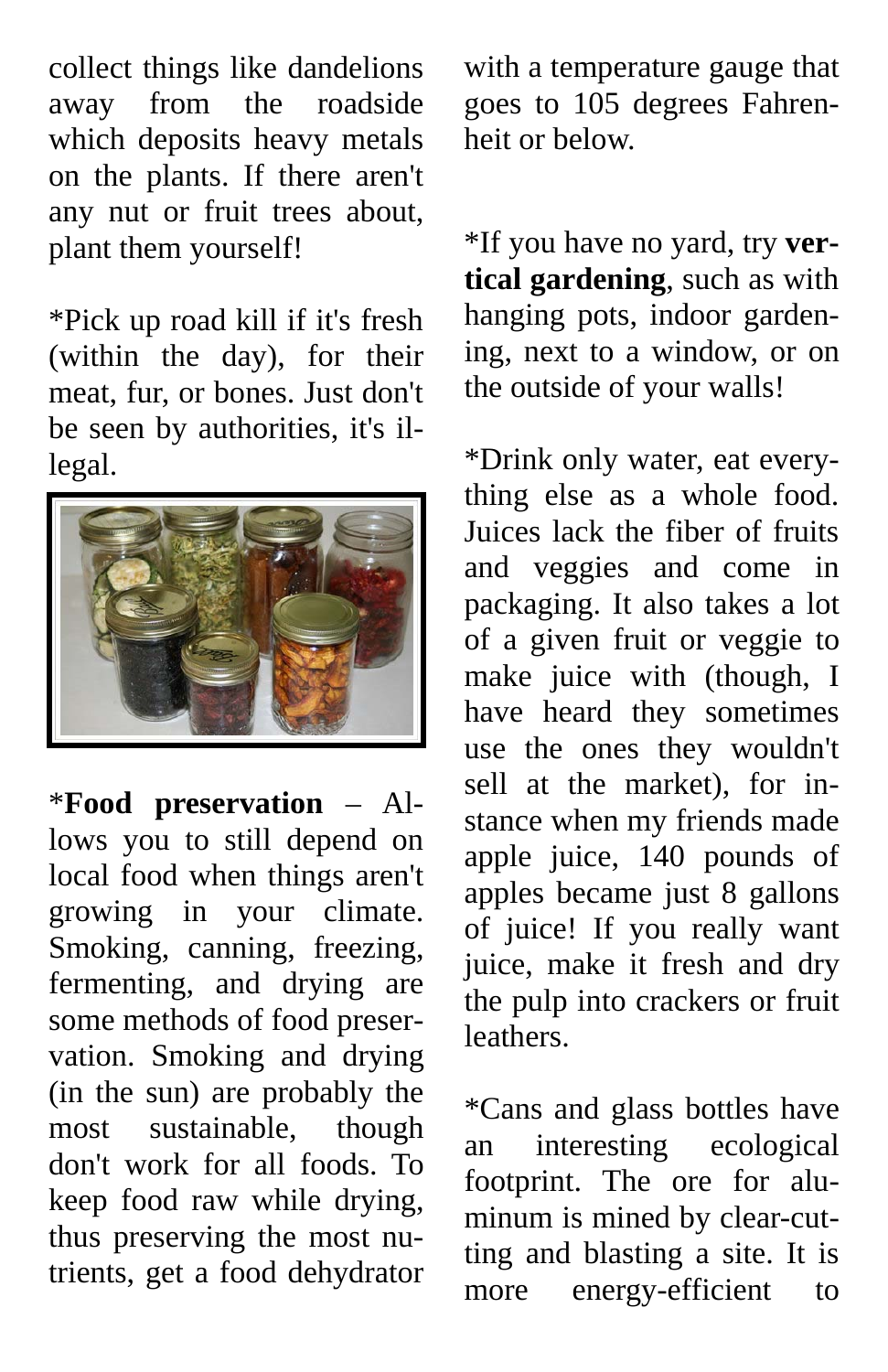manufacture glass, but it is heavier (more energy in transportation) and harder to recycle. Aluminum however is very toxic in food. Thus, it's a toss up of which is more sustainable.

\*For alcohol, drink locally brewed beer or wine. You can avoid the bottle and packaging by going to a bar, brewery, or by brewing your own alcohol at home.

\***Gardening** – Gardening and growing your own food works against almost every social issue there is, playing into saving oil and keeping you healthy with fresh clean produce, exercise, sunlight, and soil bacteria. Gardening is very simple once you get the space you're going to garden ready (just remove the grass or "weeds" or cover it over with cardboard and layers of leaves for a season). A 10x10 foot plot is plenty of space to be growing all of your fruits and veggies at least for the summertime, if not beyond. You don't need much knowledge or re-

sources to start gardening. Plants just need nutrients, sunlight, and water. This translates into using some sort of fertilizer like compost, putting your garden in a welllit area, and watering often. If you want to go deeper though, I suggest reading Masanobu Fukuoka's One Straw Revolution or any sort of permaculture guide for the most sustainable, logical, and time efficient approaches to gardening and farming. Some people hypothesize it would only take 1 / 4 of an acre to be growing all the food for a family of 4. On the Urban Homestead in Pasadena, CA, the residents there have grown over 6000 pounds of food on 1 / 5 of an acre in just one year!

\*Garden pests and weeds can be dealt with without using chemicals by mulching, planting a wider diversity of plants and having flowers. Vinegar can also be used to kill some weeds, and powdered hot peppers can be applied to plants to deter insect pests.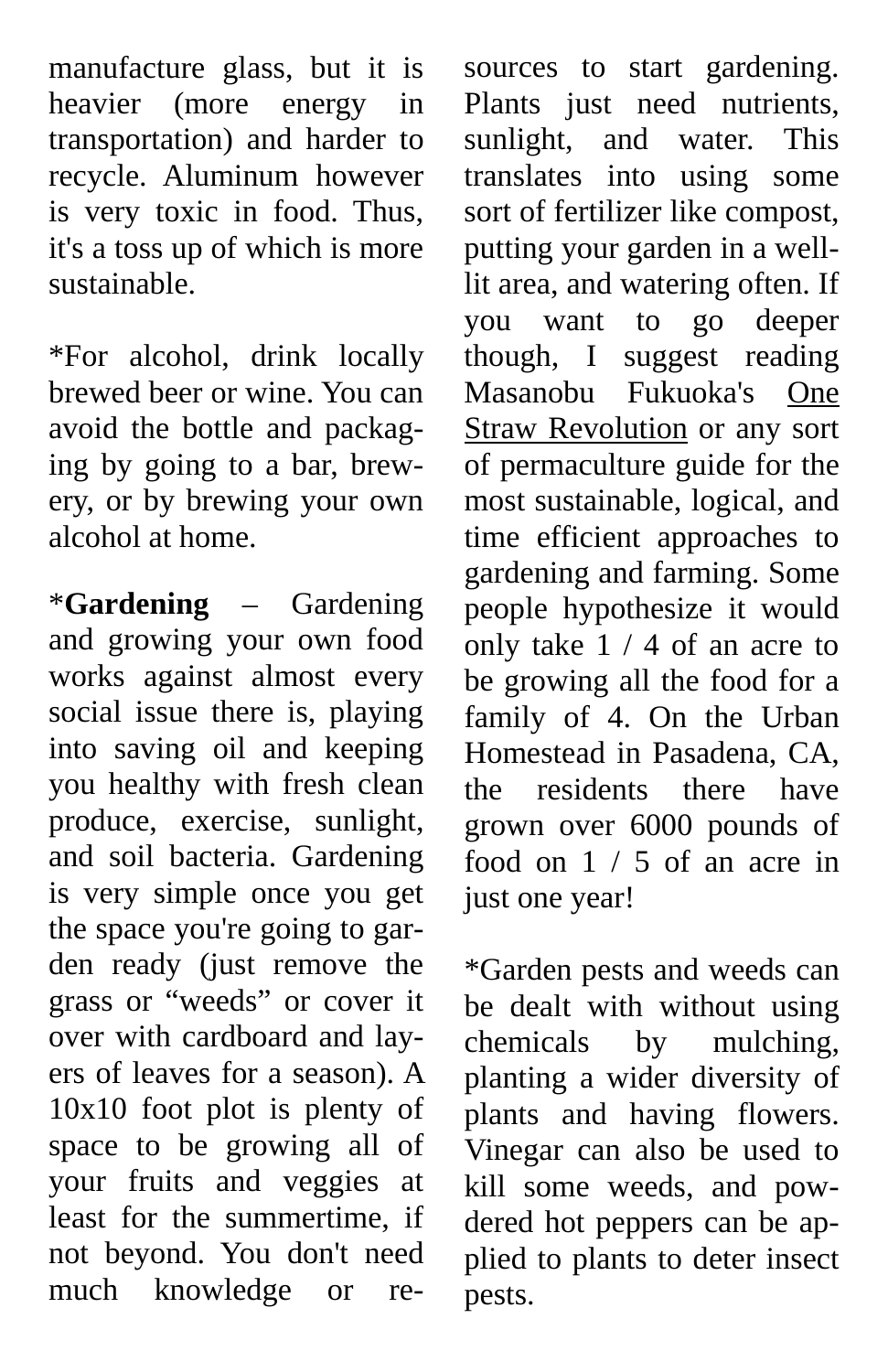\*Avoid growing invasive species of plants because they can out-compete native species and destroy the ecosystem.

\*Food is a primary component of our well being. Paired with some form of exercise like tai chi or yoga, I have heard numerous stories of people recovering from fatal illnesses such as cancer by changing the foods they eat.

\*Drip irrigation saves the most water but also is petroleum based. Irrigation can save a lot of time and water though.

\*Plant drought tolerant plants to save water.

\*The food pyramid we were taught in school is based upon economic principles rather than scientifically based health principles, thus you should not eat according to what it says. Most of your diet should be fruits, veggies and nuts with a smaller portion,\of beans, grains, and animal products.

\***Vit B12** - Nutritional yeast, and raw milk are good sources of b12. Eggs are debatable but may give you some B12 if not eaten with the white. A small amount of B12 might also be obtained from unwashed vegetables. B12 is heat sensitive so even omnivores can miss it if they overcook their food. B12 deficiency results in pervasive anemia, it is important to be conscious of getting enough especially if removing meat from the diet.

\*Goat milk and cheese is healthier and easier for humans to digest than cow's milk and cheese, so support goat farmers.

\*Red meat should rarely be consumed, if at all. Cows, pigs, etc. require more energy to raise than smaller animals. Red meat has also been linked to numerous health disorders including cancer and arthritis. The high iron content of red meat can be obtained from other meats, liver, and poultry, or from plant sources such as nuts,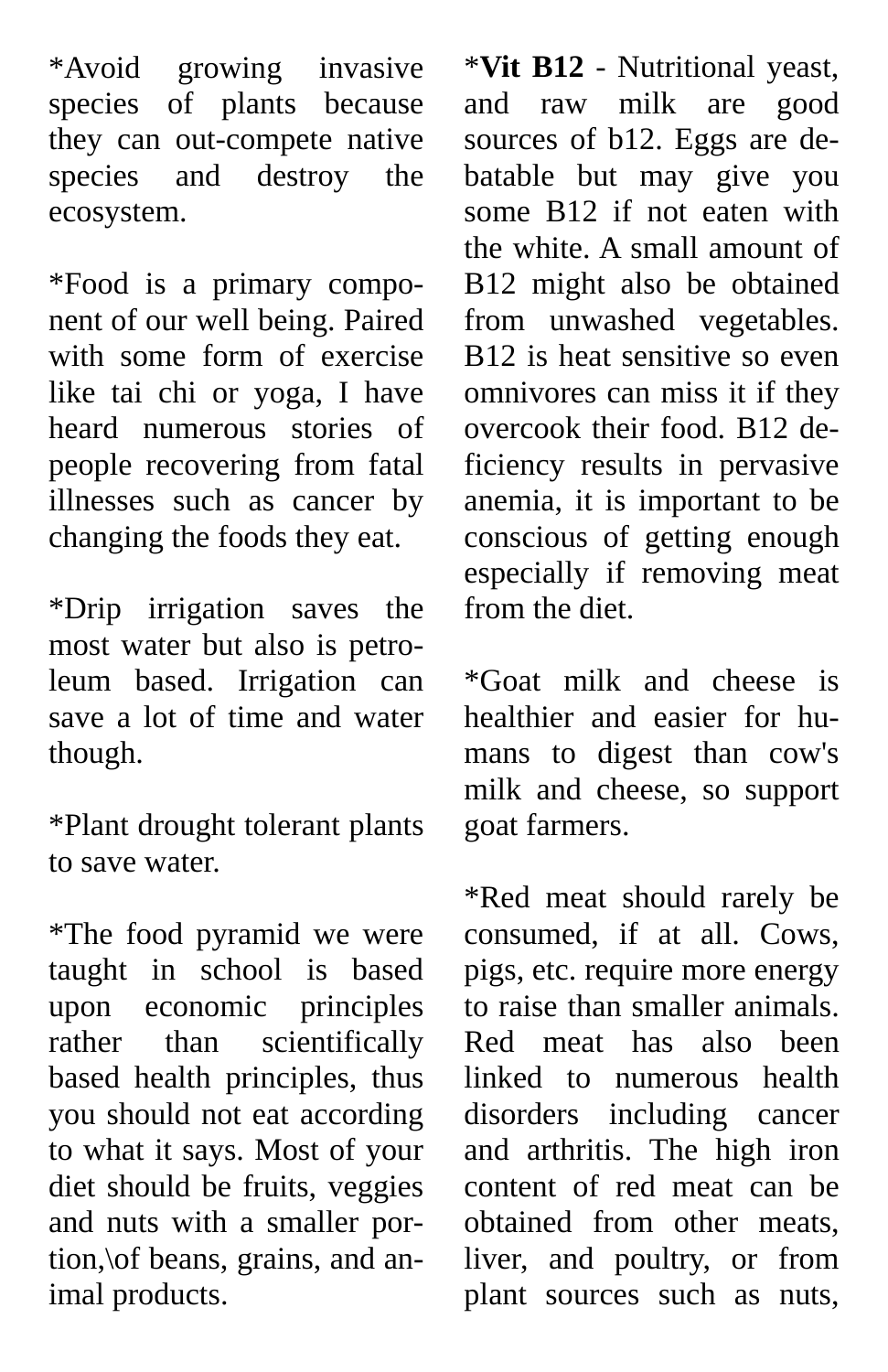green leafy vegetables like spinach and kale, legumes like lentils and pinto beans, and from cooking in cast iron. Plant sources of iron should be eaten with a source of vitamin C, which helps the iron digest.

\*If you must eat meat, look for grass fed, free range meat or hunt it yourself. Generally avoid cow products, as they are the least efficient conventionally grown input to output (about 7x the amount of food has to be fed the cow than is derived after the slaughter, as well as taking thousands of pounds of water and other problems). Prairie land is naturally grazed upon and burned though, so cows can actually help maintain a healthy ecosystem if bred and raised properly.

\***Soy** - Eat soy sparingly. Most is grown with unsustainable practices like factory farming and genetically modified seeds. It also has a number of health risks attached. Fermented soy such as tempeh is much healthier, but

should also be eaten sparingly again due to how soy beans are grown.

\***Composting** – Instead of throwing food scraps into the trash, compost it and create new nutrients for the soil! It is possible to compost inside of apartments without it smelling. Look into worm bins. You can put up ads for free compost online at sites like Craigslist or in newspapers, or use it yourself in potted plants. You can also ask if someone with a compost pile would let you put your food scraps in theirs.

\*Buy into a community-supported agriculture (CSA). This is a weekly box of food directly from a farm of whatever is in season. It is cheaper than buying the food from the market, helps the farmer cut out a lot of costs like transportation and selling to a market, and gives you an interesting assortment of local whole food.

\*Support cooperatives and buy from food co-ops.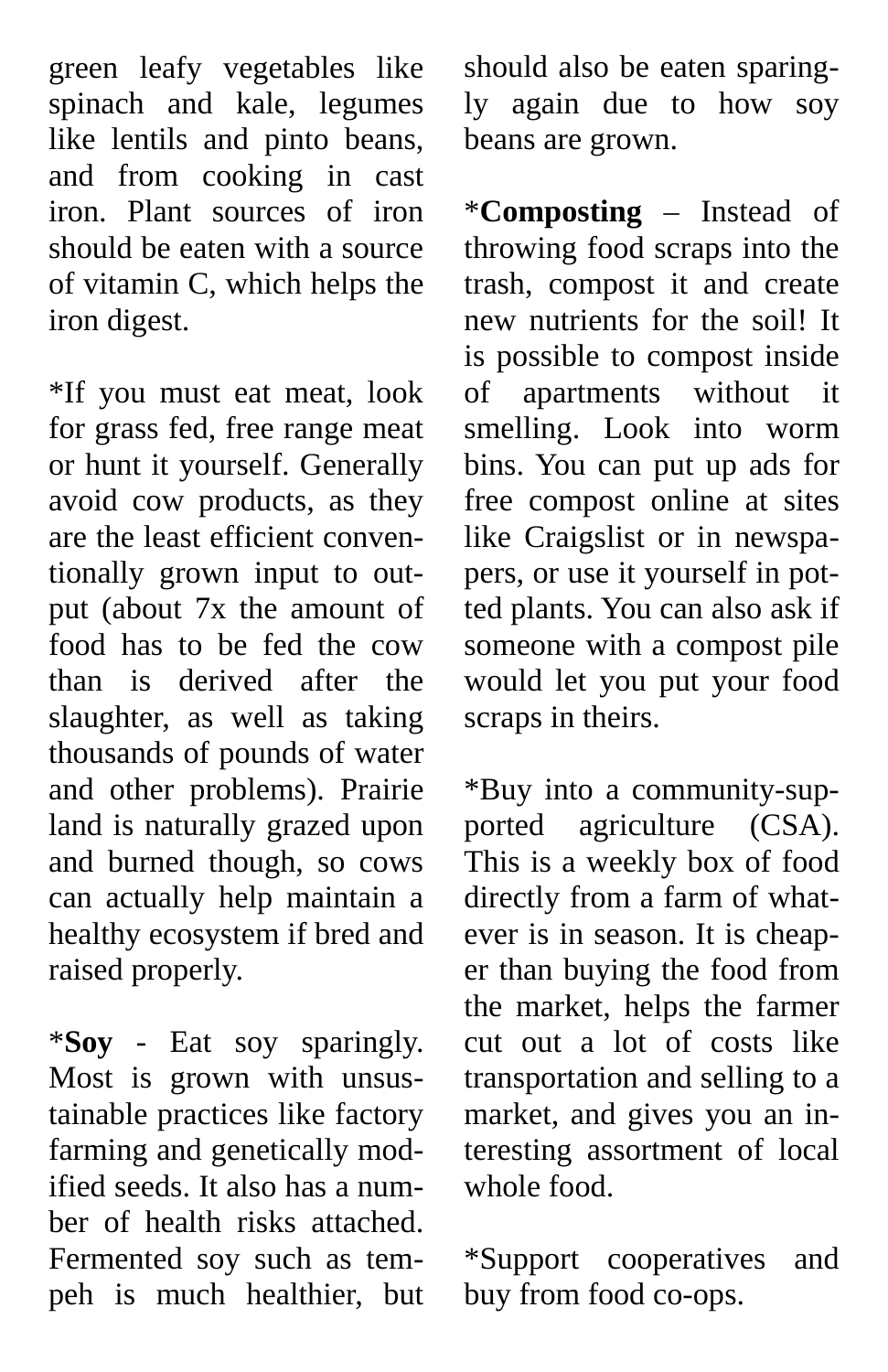\*Cook large batches of food to provide for multiple meals, thus cutting down energy consumption.

\*Most **expiration dates** do not reflect when a food actually goes bad. This is especially true for eggs and canned foods. Signs of bad food include mold and popped or expanded lids. Water can be added to stale bread and baked to make it taste normal.

\*Do not purchase genetically modified (GMO) grown foods or GMO seeds. There is debate whether or not these are safe for human consumption, but the main problem is the companies that produce them such as Monsanto. Monsanto works inside and outside of the legal system in an attempt to stop organic seed production as well as people being able to grow food with seeds collected from previous seasons. This is devastating to small farmers.

food on a small scale than on a big scale, so support small farms.

\*It is more efficient to grow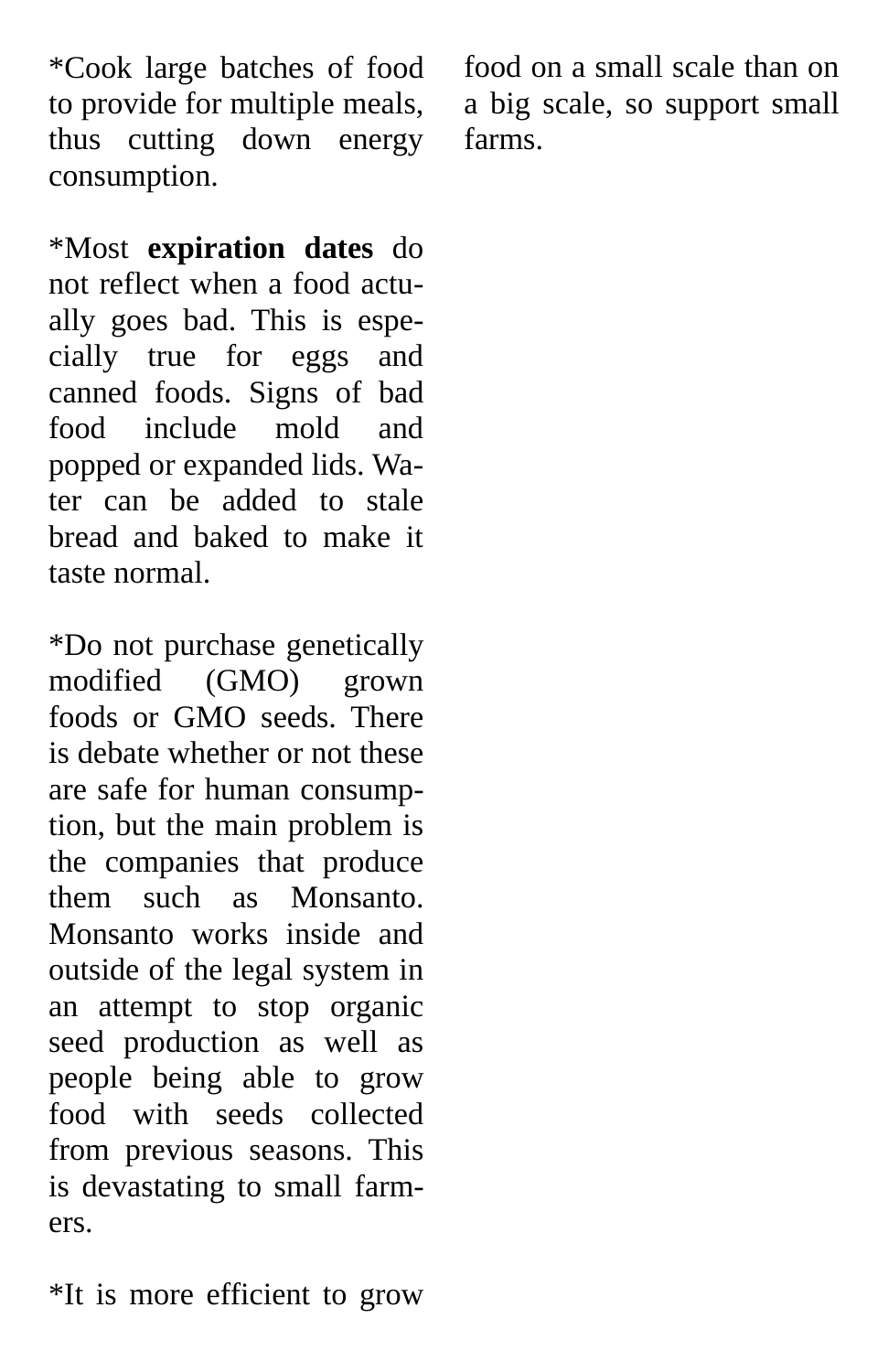**-VI-** $\mathbf{W}_{\text{aste}}$ 



\*It is best to buy items without any packaging. Even things that are knowingly recyclable such as paper and plastic sometimes never get recycled even when put into the recycling bins, and it can still require a lot of energy to recycle them. You can buy used (and save money) at any thrift shop or on sites such as Craigslist or eBay, reuse bags, and buy food directly from the farmer so as to reuse milk and egg containers. Also many natural food stores allow for you to use your own containers for purchasing price per weight items such as grains and dried fruit.

\*When you do need to buy packaged goods, check if the material is recyclable. Check

with your local recycling company to see what they will take, as not all are the same. For food packaging, be sure to clean it out, as unclean recyclable items, or trash mixed in with recyclables, can result in the recycling company throwing out your recycling altogether.

\***Plastics** with a number surrounded by a recycling symbol does NOT mean it's recyclable. You need to check what plastics your recycling company will take.

\*Try to "**upcycle**" your waste by recycling it into useful items such as bags or art. Putting a recyclable item into recycling does not mean that it will be recycled, so it is better to do yourself.

\***Things you should be able to recycle include:** paper, cardboard, glass, metal, some plastic, some batteries, and light bulbs, so do not throw these things away.

\*In more rural areas you can create **composting toilets**,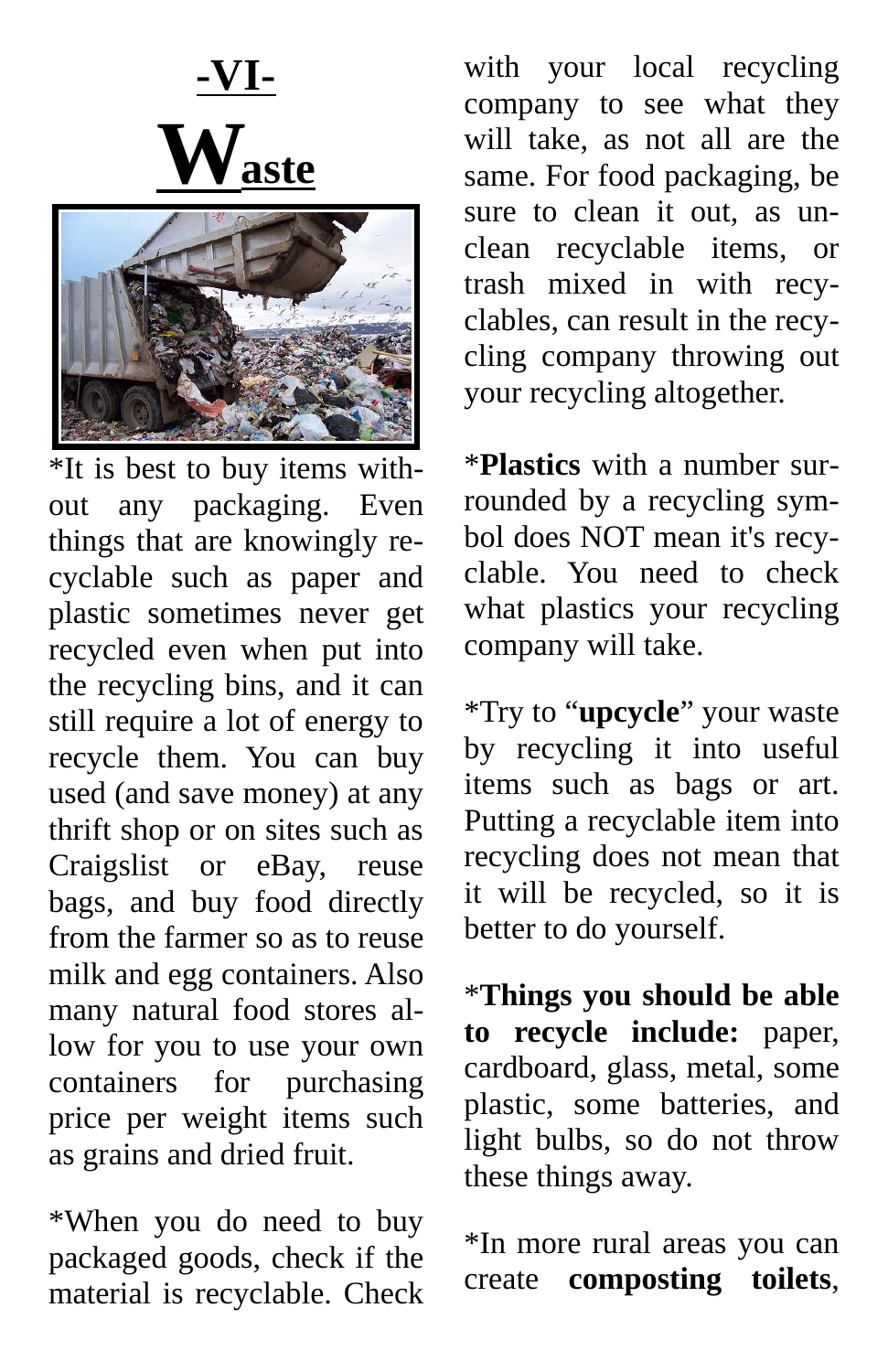basically outhouses that are managed better. This allows you to recycle your nutrients. It's about a 2 year period before it's safe to use for plants. Look up humanure. Generally people urinate in a separate container, and throw sawdust or dirt over their poop to keep the smell down. The poop is also generally contained for fear of it contaminating ground water. Some places compost human waste on an industrial scale and sell it as a fertilizer for landscaping.

\***Urine** – Urinate around your plants to provide them with a natural source of nitrogen and other nutrients, or collect your urine in a bucket to flush it down the toilet in one go at the end of the day. Urine was/is used as a very powerful sterile medicine. Fermented it was also used as a bleaching agent.

\*Human and other animal fecal matter can also be put into a **bio-digester,** also known as an **anaerobic digester,** which will output safe

fertilizer and methane gas. The methane can be used for cooking, heating, or any other number of things.

\*Use a tack board with paper from recycling bins for notes instead of a dry erase or chalk board.

\***Dying and Funerals** – Get a green funeral with a composting coffin so all your nutrients go back to the earth. Cremation and standard burials are not sustainable.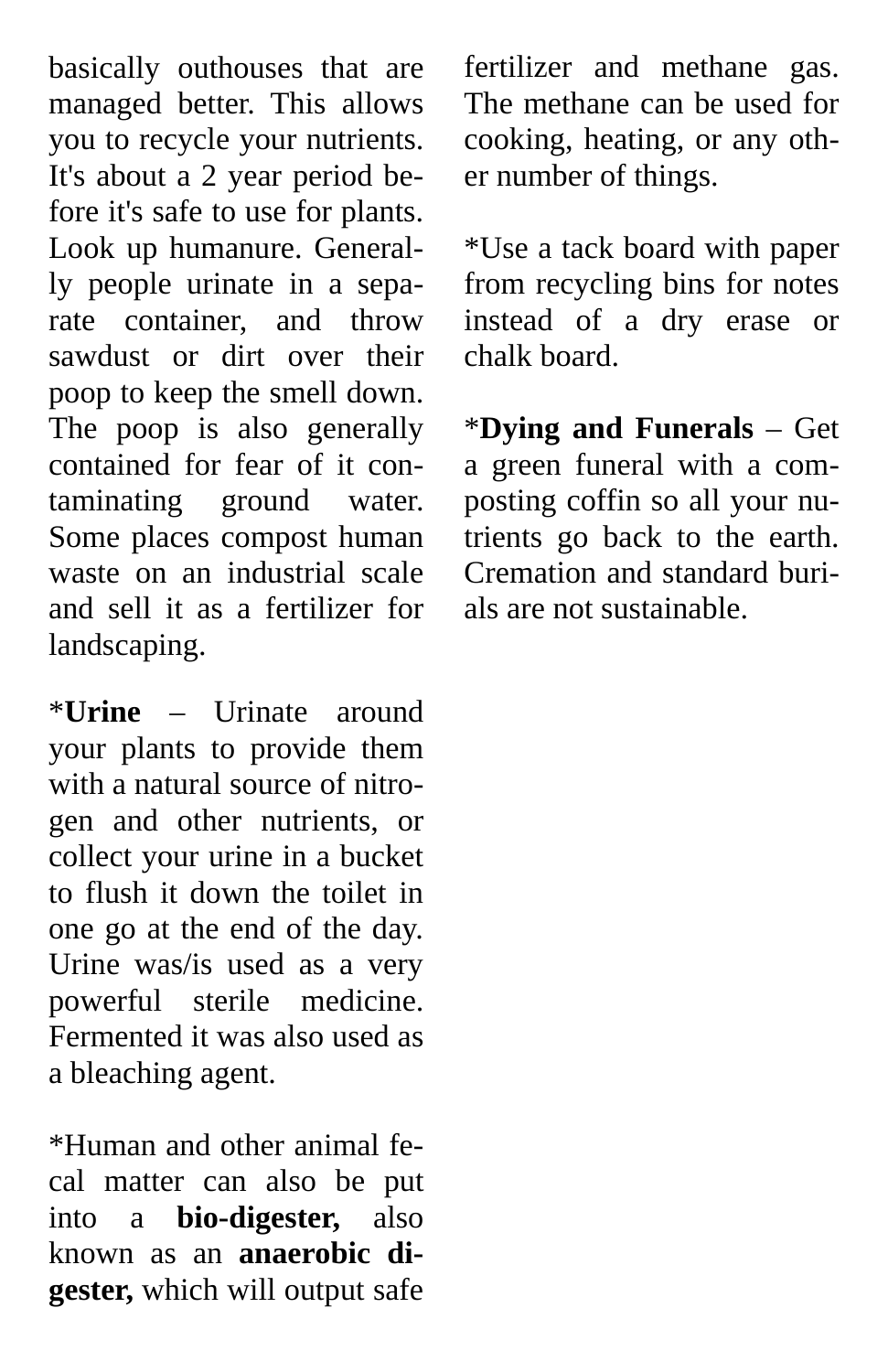

\*According to Dr. Mike Evans's "23 and ½ Hours" video, 30 minutes to 1 hour of exercise (even as light as walking) a few times a week to every day is the number one form of medicine, preventing more health prob-

lems and with the fewest side-effects than any pill or shot.

\*High impact exercises may make your body feel good in the moment, but deteriorates the body in the long term and increases the possibility of over-straining something into a broken bone or sprained ligament. Calmer exercises such as yoga or tai chi are good alternatives to running on hard surfaces, high-impact martial arts, or weight lifting.

\*You do not usually need western medicine to fight depression, illness, or bodily wounds. Western medicine, especially the United States' medical industry, is tied into all sorts of horrible things due to being tied to a profit-based system led by the insurance companies and pharmaceutical industry. For surgery, go to the emergency room, but for any drug there is usually a tea or plant that can do the same thing in your region. Also changing what you eat can adversely improve your health. Research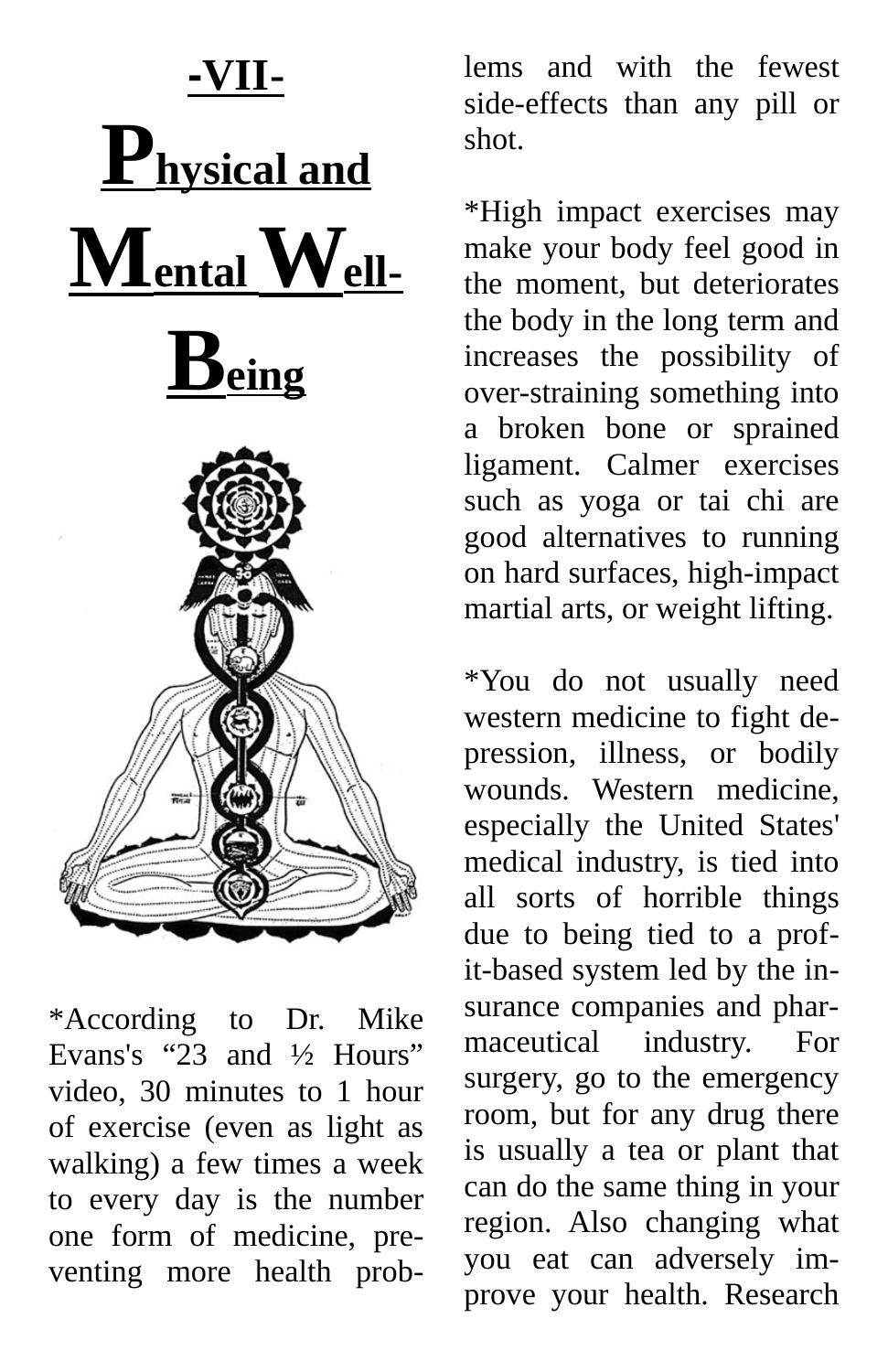naturopathic medicine, ethnobotany, and healing foods.

\*Consider the media and entertainment you voluntarily and involuntarily experience. Try going without media (no music, movies, fiction books, etc) and see what happens. Often these can be addictions creating an avoidance of emotions and thoughts. The same goes for news. What do you really need to know about? Are you drowning in the depression of global media and propaganda when you should be caring for your local community? You don't need it!

\*For small wounds, scrapes and cuts, a small amount of plantago (more commonly known as plantain, not to be confused with the banana) can be chewed up, put directly on the wound, and left to dry. These grow all over the world, including everywhere in North America and often found in grassy and sunny areas. It is astringent, anti-toxic, antimicrobial, anti-inflammatory, anti-histamine, as

well as demulcent, expectorant, styptic and diuretic.

\*For depression, especially during times of limited sunlight or when you're stuck indoors most the day, try supplementing with vitamin D3 (cholecalciferol-animal derived), which is the more readily used by our bodies than D2 (ergocalciferol-plant derived). D3 is absorbed when sunlight hits the atmosphere at a certain angle, and many of us live in areas where the sun is not situated properly to create this angle during the non-summer months. Fish oil will also have a similar benefit and includes omega-3 fatty acids which helps fight depression as well.

\*5-HTP, a precursor to serotonin (a chemical that causes happiness) derived from an African plant, as well as St. John's Wort, have both been shown to effectively treat depression for some people. Read up on these medicines before using.

\*M. Vaccae, a soil bacteria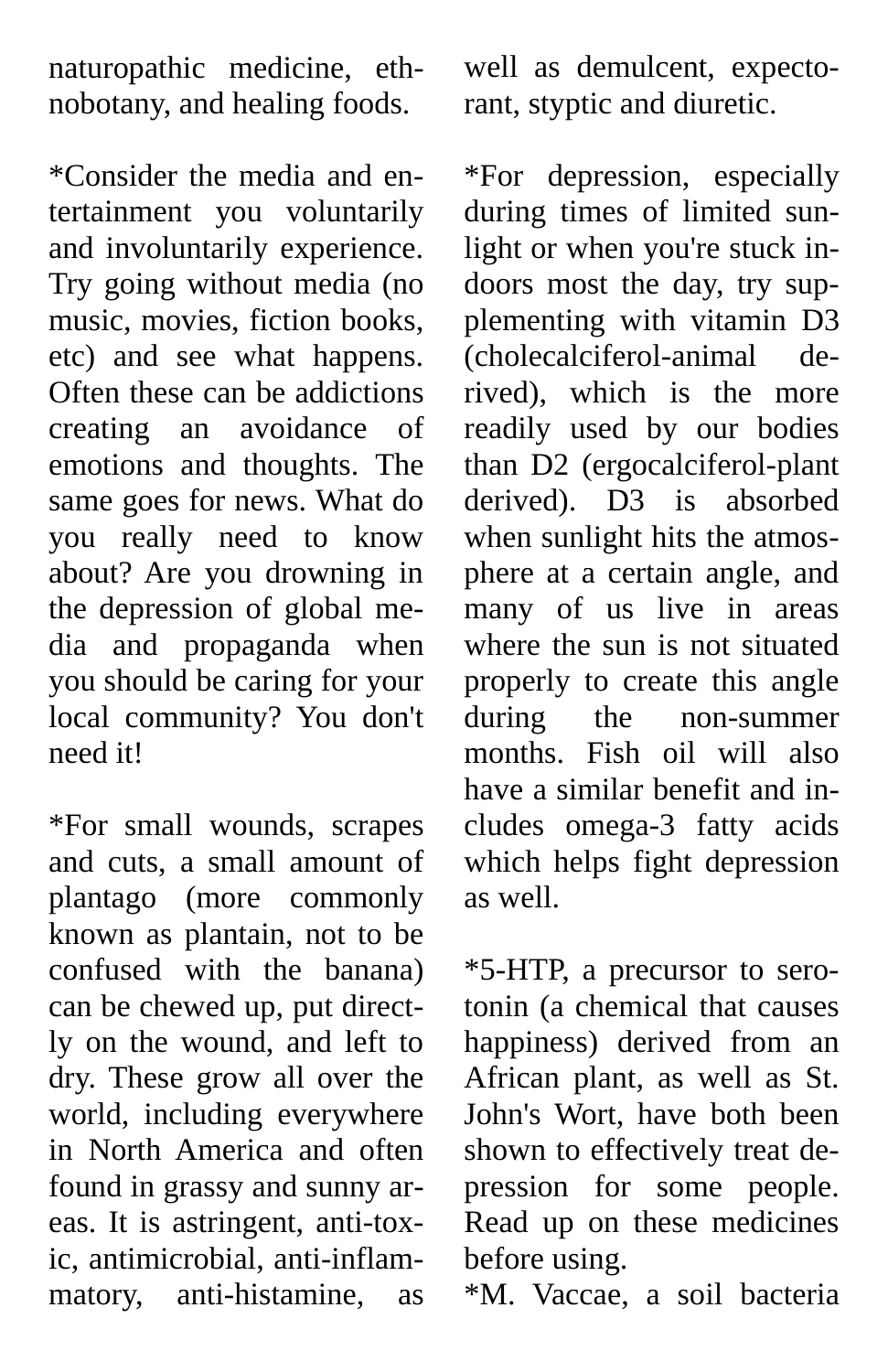found all over the world in soils with organic matter has been shown to effectively treat depression. Simple exposure is enough, so just start gardening!

\*Natural Bug Repellent – Safe bug repellents can be from a variety of plant oils, but they have to be reapplied each hour or two. Boil down garlic in water and put the water into a spray bottle. Or combine a variety of 1 part essential oils (neem, cinnamon, eucalyptus, peppermint, citronella, rosemary) with 10-20 parts carrier oils (sunflower, olive, witch hazel) or an alcohol like vodka.

\*Avoiding activities that puts your body in danger is a good way to avoid using western medicine.

\*Buy carpets and clothing made from organic fiber. You could also avoid using carpet and get rugs instead for a wood floor. Most carpets and clothing contain toxins which absorb into the body or offgas into the air.

\*Use natural paints made from mud or flour to avoid the health problems caused by regular paint off-gassing.

\*Use cast iron, stainless steel, wood, ceramic, and glass to cook in, drink from, and eat with. Most all other materials leach out harmful toxins. Glass and wood are the most sustainable from these.

\*During the winter, get outside as much as possible or at least open a window. Sickness during the winter is more prevalent not because of the cold, but because there are more people sharing germs inside than usual and the air is not being circulated with open windows.

\*Instead of **sunscreen lotion**, cover up in a light layer or wear a wide-brimmed hat. You can also cover your exposed body in a thin layer of mud to protect from the sun.

\*Grow plants indoors - Most all plants filter out air pollu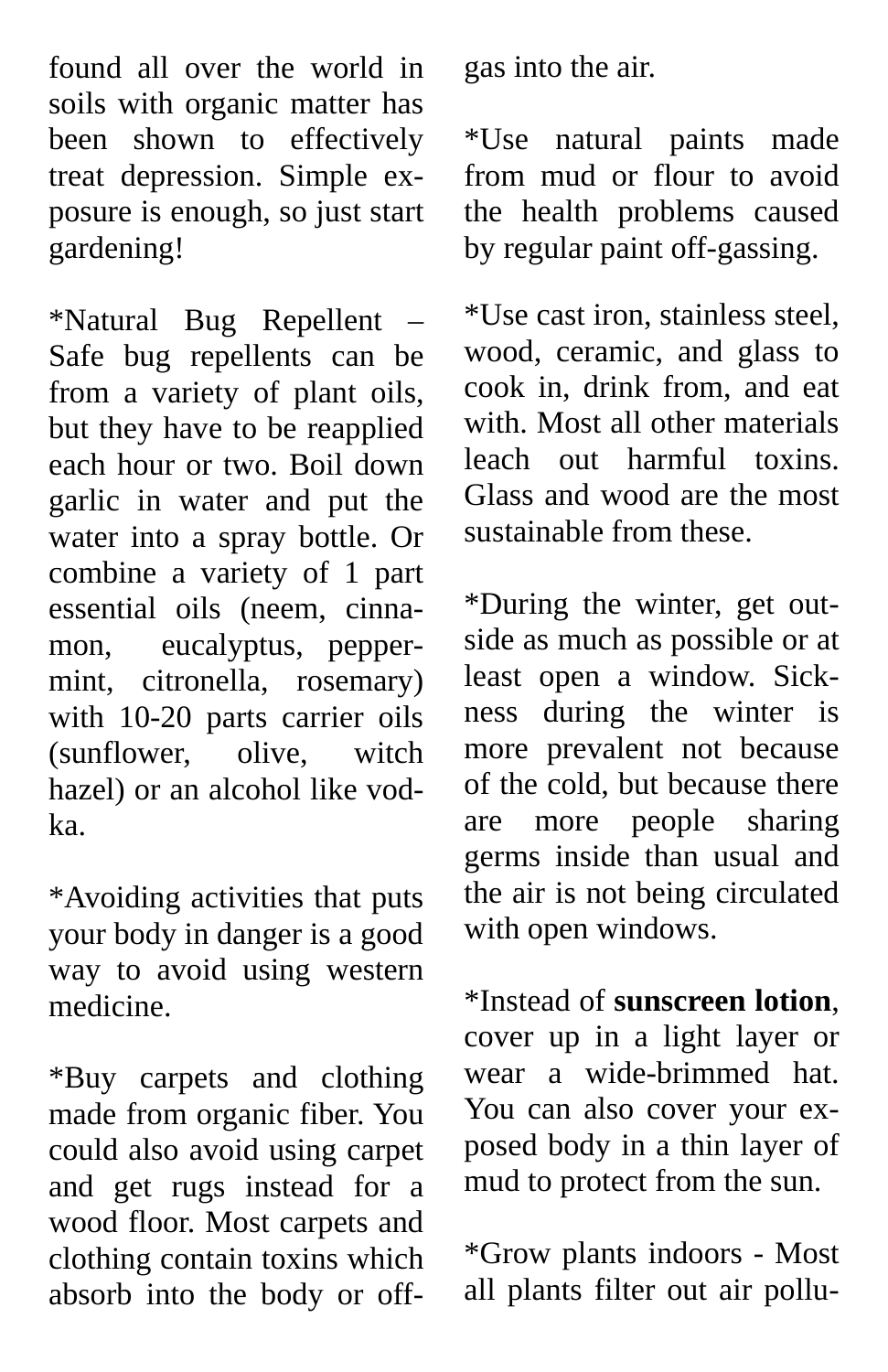tants, though some better than others. This is especially important with the toxins offgassing from paints, carpets, and clothing.

**-VIII-**  $\mathbf{F}_{\text{alse}}$ 

## **Advertising**

\*"**Greenwashing**" is quite common these days, with companies trying to sound environmentally friendly while in fact using heavy toxins, sweatshop labor, or just actually making very unsustainable products. A number of different power sources are also made to sound green.

\*Research is necessary before the purchase of any new item. Where did it come from? What is it made of? Can you recycle it? What other companies does the corporation own (example - Burts Bees is owned by Clorox)? What else does the company make? What is its life cycle or what process does it go through to break down (especially for "biodegradable" plastics)?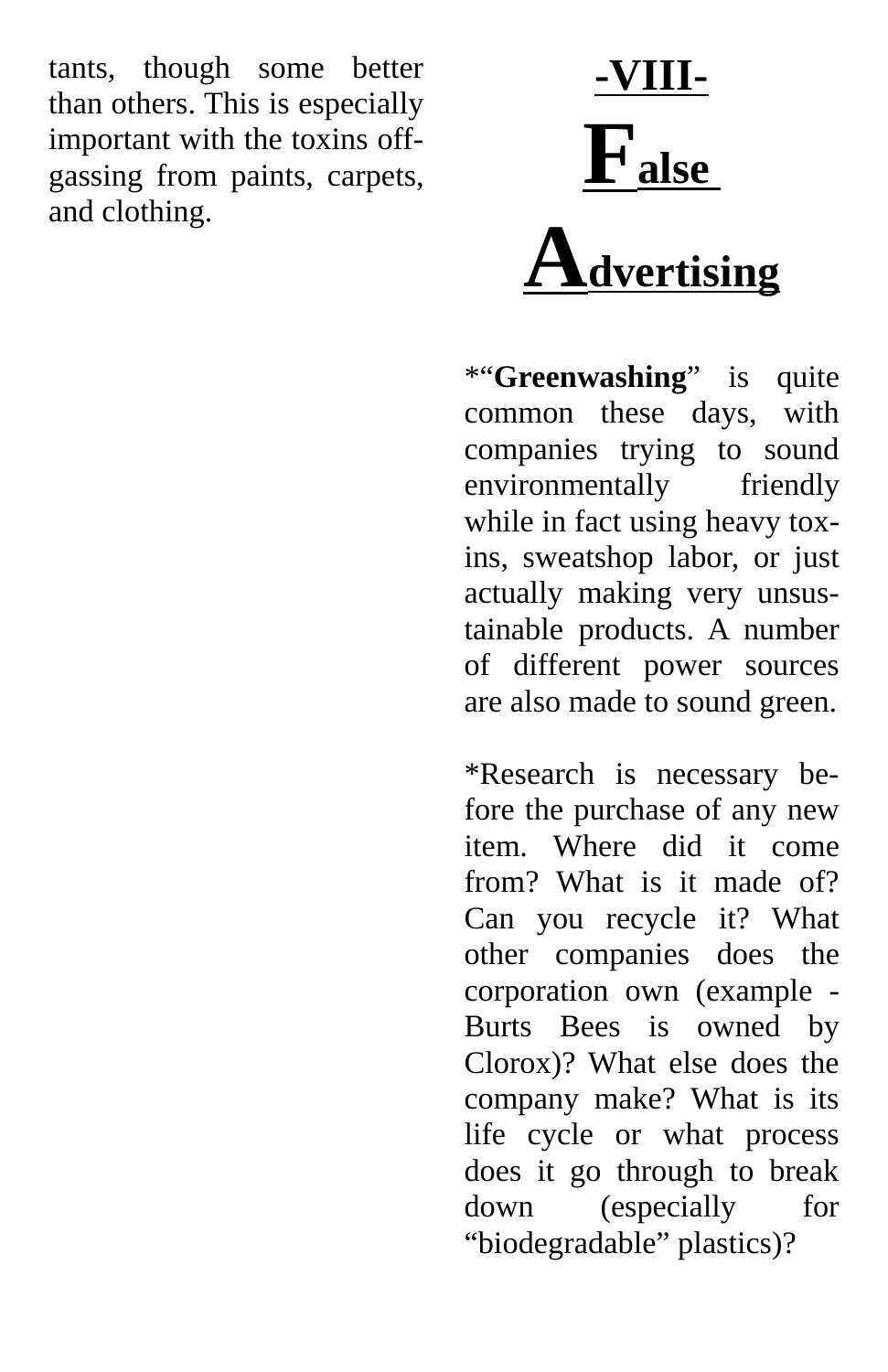\*Bamboo clothing is not ecologically friendly, though bamboo used in construction generally is.





\*Ask yourself how whatever action or object you are taking into your life might be hurting another organism. Research is key. Put yourself into the shoes of the organisms around you. Everything is connected. Your actions influence everything in very direct and indirect ways. Imagine: You buy a computer, turn it on, and connect to the internet. The coal used to power the servers that store information on the internet and the metal used to make the computer have been mined.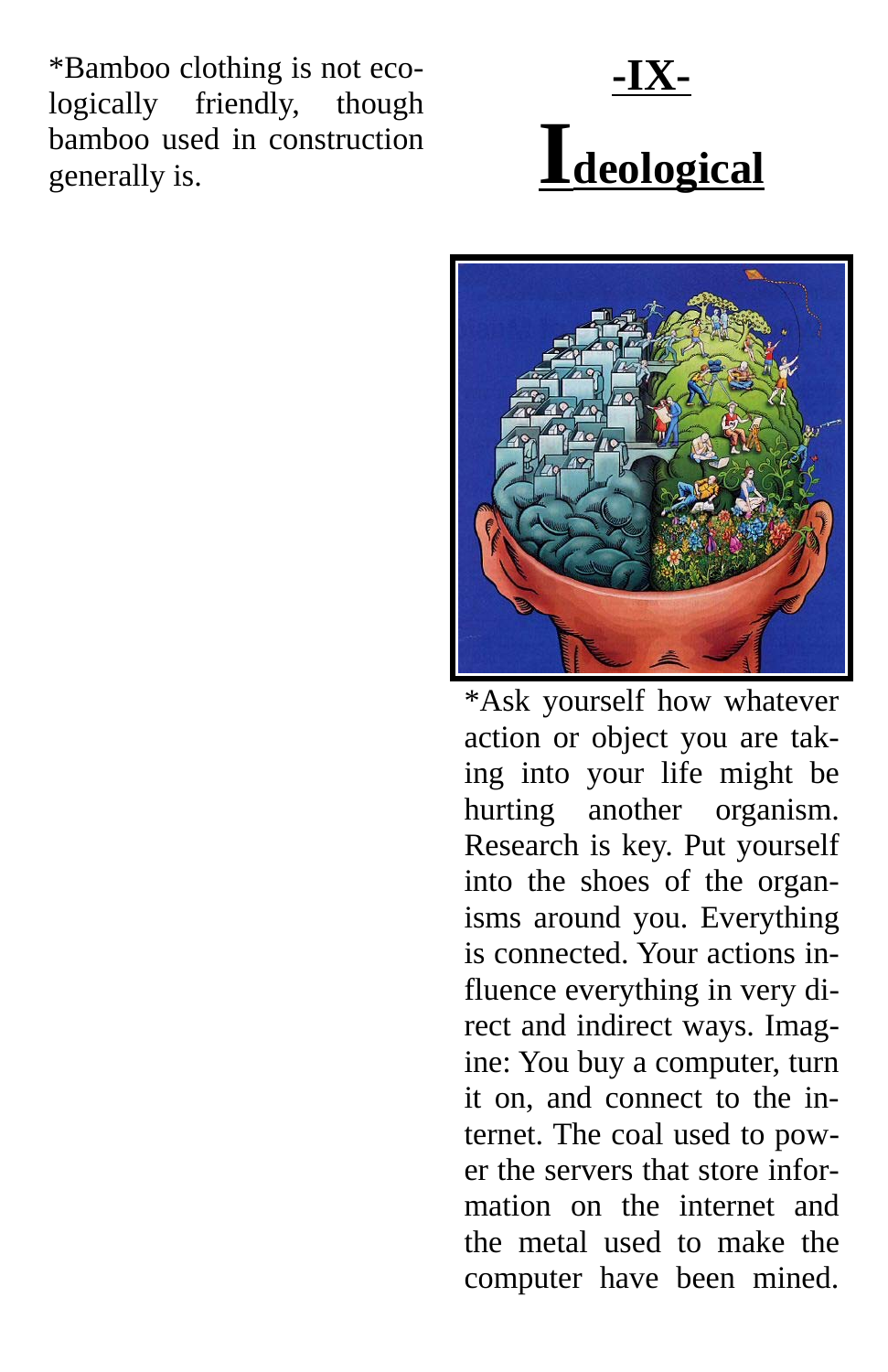The mining process begins by clear-cutting an area, then blasting the site so as to get deep into the earth. No mammals can live here, and it will take thousands of years for any healthy soil to develop again. Without plants to keep it in place, the rain carries coal and soil debris into the drinking water and into the streams that poison locals, fish, and other organisms. The burning coal makes the air unhealthy to breathe, and increases respiratory illnesses in people living around the coal-burning factory. As a result, people must spend large amounts of money in hospital fees trying to get better. This is just one example, and it goes on and on. If you buy a shirt, a pair of earrings, if you paint, etc, there are many things to be aware of.

\*It can be very difficult to be wholly sustainable and maintain one's **cultural heritage**. You may have many feelings surrounding this, that although you would like to participate in the traditions you have been raised with, you know many of them are not sustainable. Just try to be aware of your actions. Most traditions can be practiced more sustainably if some thinking goes into them.

\*It is very difficult to be wholly sustainable and maintain one's ties to society. Some people go to remote intentional communities, but often neglect that while they may be wholly sustainable, their ability to spread awareness to others is drastically decreased. As things stand now with so much unawareness, maintaining parts of an unsustainable lifestyle while spreading awareness of a sustainable lifestyle is best.

\*Environmental discrimination is the systematic placement of polluting industries next to poor neighborhoods.

\*What is really sustainable? Many of the ideas in this guide, while more sustainable than the mainstream, are still not sustainable with the number of people we have on this planet. Try not to get into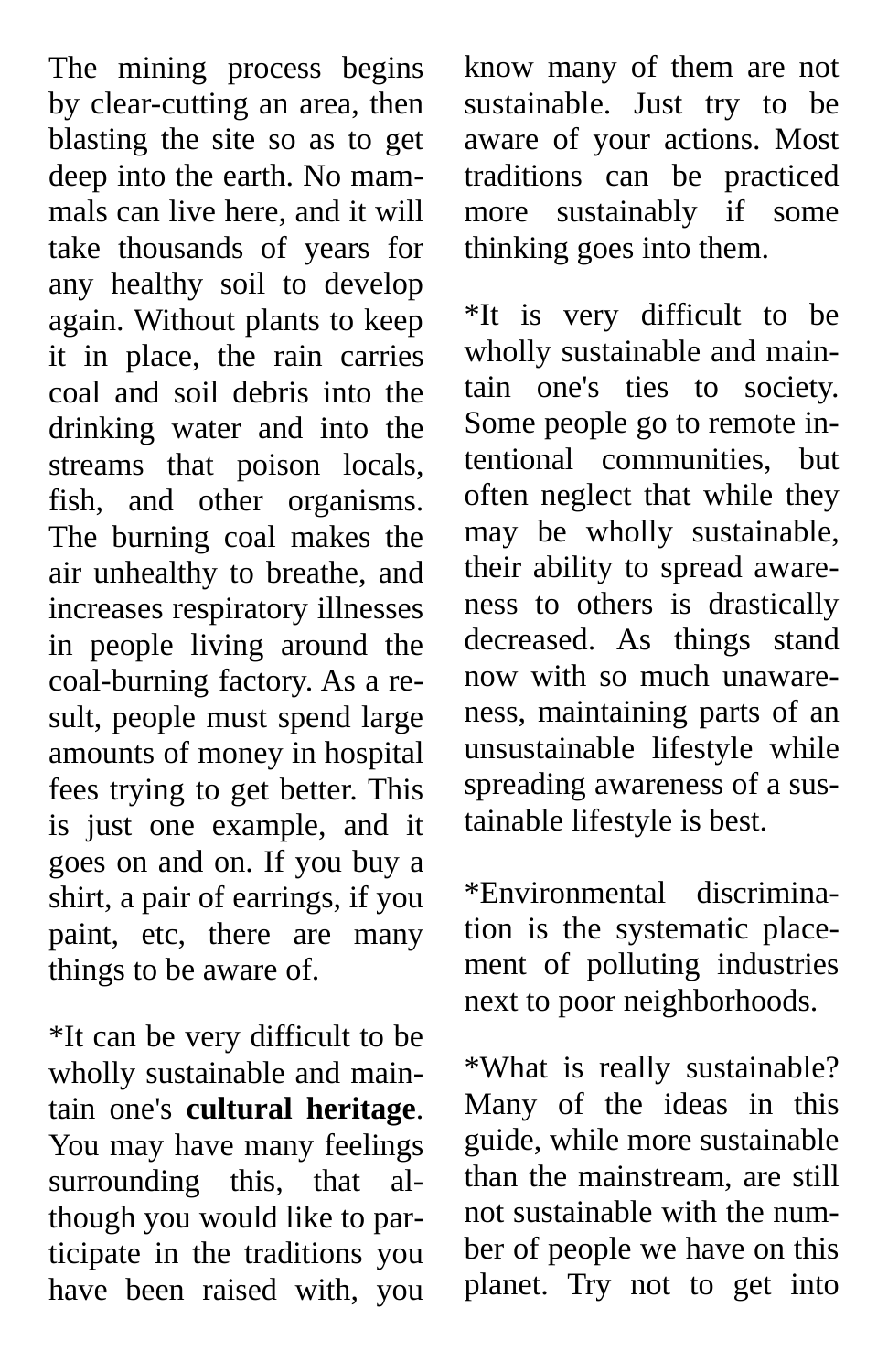guilt trips over not being sustainable enough. Awareness is key. It's not you who are at fault, you have been born into a society based on unsustainable principles. Change what you can, but do not lose yourself in negative emotions.

\*Do as much as you can at a local level, but also be aware that while the consumer does largely control how goods are produced, a complex system between material wealth, the companies that produce goods, and the government work together to maintain our current unsustainable system. Actions that work to change any of these systems to favor the majority rather than the rich minority is key.

\*Try not to get into ego trips over what you do sustainably that others do not. Suggest it to others from a health or money perspective. Not everyone can relate to caring about the forests, drinking water, or the like. Generally relating a piece of information to a person in such a way

that they see how it will help themselves is best.

\***Death** is not bad or good, it is part of a cycle that allows new organisms to come to life. It is okay to die sooner by not taking medications or being hooked up to life-support machinery.

\*Have friends that help motivate your desire to be sustainable.

\*Read about **ethnobotany** and the lifestyles of native peoples past and present for many ideas on sustainable living.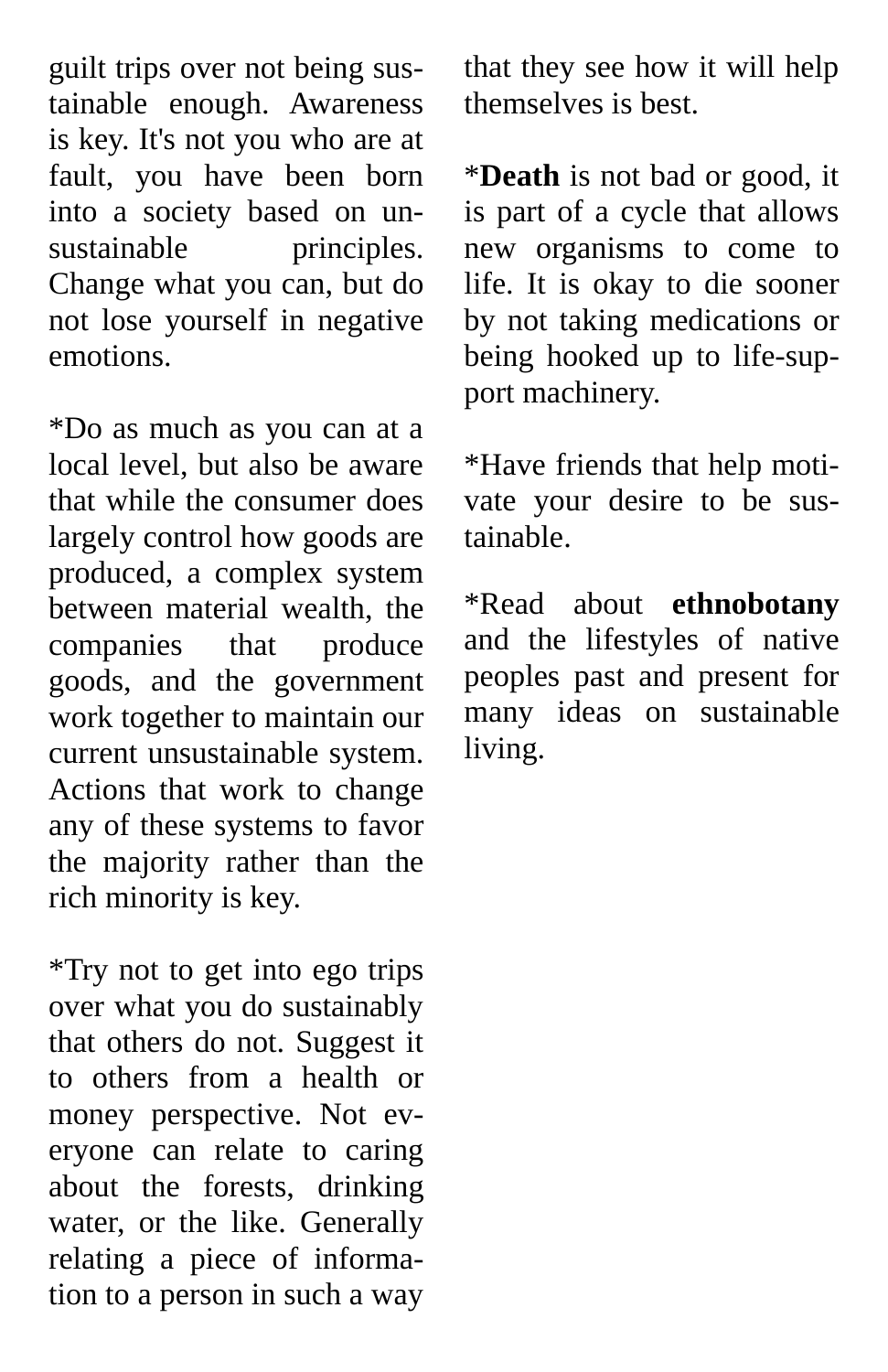



\*Do anything to avoid using electricity except when absolutely necessary. Coal, oil, wind, natural gas, geo-thermal, solar, and hydro-electric – some are better than others, but production of electricity takes a toll on the environment at some point. Look into the life cycle of each and support the one or two that are most sustainable.

\*Let your clothes air dry on a clothesline.

\*Wear layers of clothing or integrate physical activities

into your day instead of heating your house.

\*Some power companies offer renewable energy options, buy into them.

\*Mow your lawn with a **reel lawn mower**.

\*Collect leaves with a rake and ask your yard maintenance company to do the same. Leaf blowers are inefficient, create noise pollution, and cause stress.

\*Install a **green roof**, the plants will help keep your house better insulated, reduce storm runoff, and lengthen the life of your rooftop. They also provides space for growing food when the ground has been covered up by cement and asphalt or is shady.

\*Use **human powered tools**. There are human powered drills (auger drill), chainsaws, log splitters, blenders, jigsaws, sewing machines, and more. These are most often hand or bicycle powered.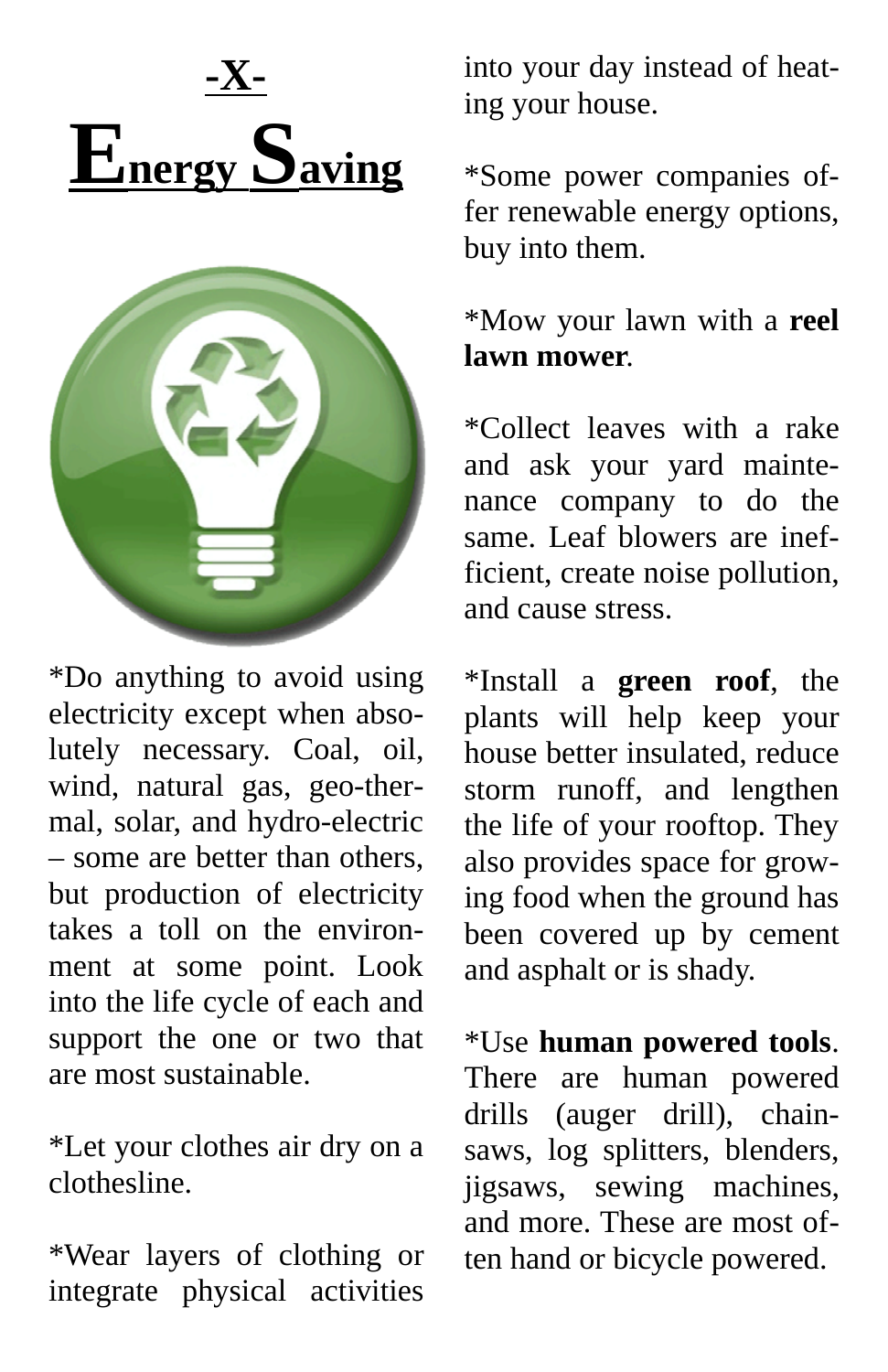\*Do work in a public space that is already heated and lit up instead of at your home.

#### **Cooking:**

\***Insulated cooking box** – Especially if you soak your beans and grains the night before, you can get them to a boil for 10 minutes then put them into an insulated box. A cardboard box with blankets on all sides works well. Put a thick blanket, maybe a comforter, on top then close the box and put another blanket or couch cushion over it. It will take the beans or grains longer to cook than keeping them on the stove, but you'll have used a lot of less energy.

\***Crockpots** or slow cookers are probably the most efficient way to cook food with electricity. You can also try insulating these with a blanket to increase the efficiency even more.

\***Rocket stoves** are a simple yet efficient way to burn small pieces of wood and cook food.

\*In sunny times of the year, you can cook food using a **solar cooker**, which concentrates heat from the sun into a cooking vessel. They can be constructed using simple materials like aluminum foil, cardboard, and glass.

\*Generally the slower you cook food the less energy it consumes.

#### **Heating:**

\*Put blankets over doorways and windows to help seal the cracks that let cold air in.

\*Heat smaller spaces by sectioning off parts of rooms with blankets.

\*Get **weather stripping** for your doors and foam stripping for your windows.

\*A water heating system can be created by running a long hose through a large hot compost with temperatures upwards of  $100 - 140$  degrees Fahrenheit.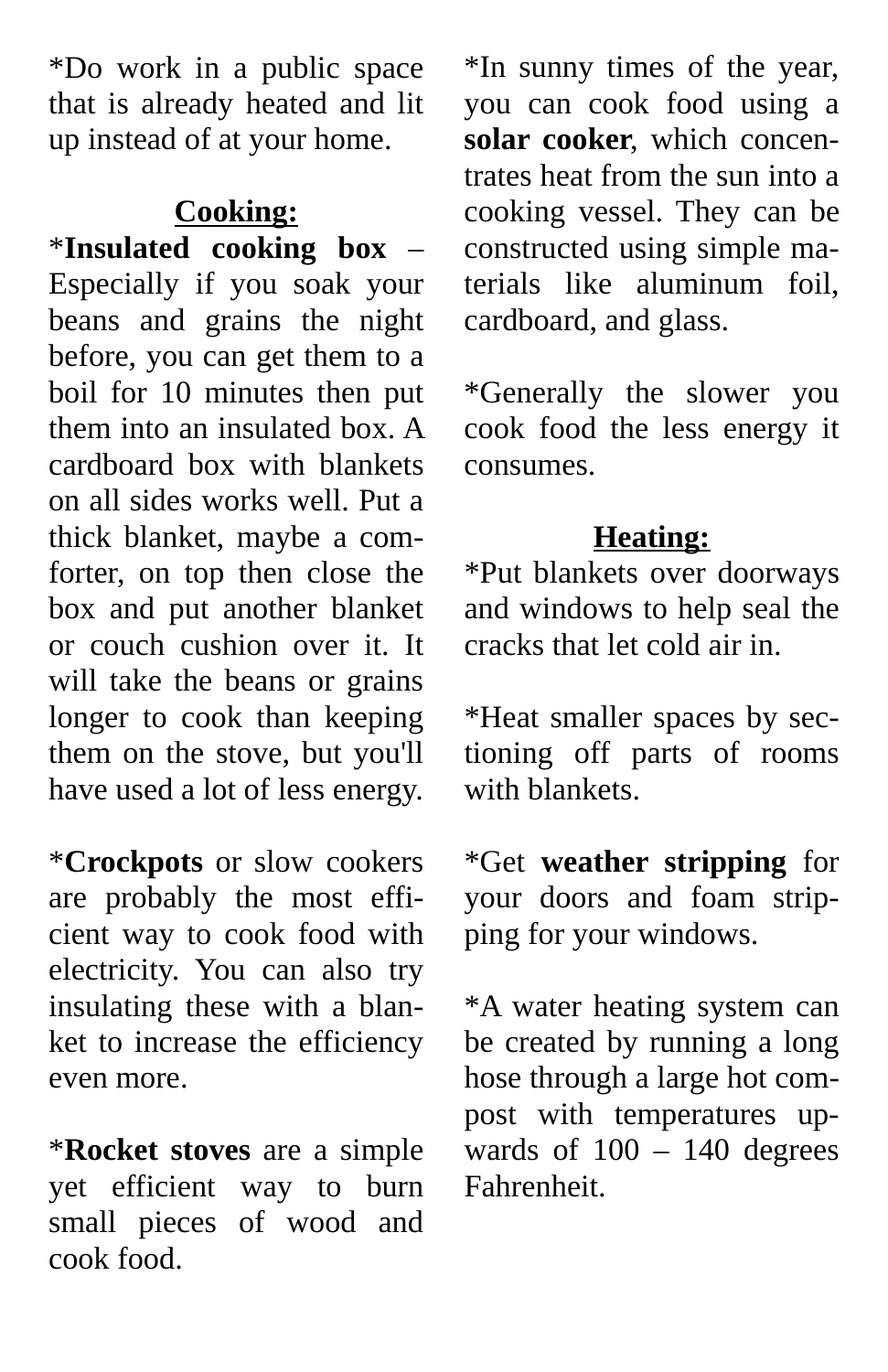#### **Appliances, Tools, Hardware, Software** \*A **laptop's battery lifespan** decreases the more you have it plugged in for. It is best to fully charge your laptop then let it drain until the battery is almost dead.

\*When printing decrease your margin size and print double sided or on paper with one side already printed on (recycled paper). Recycled paper is perfectly safe to use in printers and uses much less energy to produce. You should also look for unbleached or chlorine-free paper to avoid the toxins bleach puts into the environment.

\***House Windows** - Use bubble wrap or plastic sheeting to line your windows during the winter time or get curtains. Get windows that specifically let out less heat. Foam or mud insulate cracks.

\*Set your screen saver to blank. Black takes the least energy for screens to show. This is always true, and you can even use a black version

#### of Google at <http://www.blackle.com/>.

\*Print in black and white with eco-friendly inks.

\*It is almost always better for the environment to continue using a device until it breaks. Washer machines, cars, and light bulbs are good examples. The raw materials, transportation, and manufacturing needed to create new devices generally costs more energy and money than just using your old device until it breaks.

\*Turning on and off a device will shorten its lifespan, so you must gauge this with turning it off to conserve energy. For fluorescent light bulbs specifically, if you're going to turn the light back on within 15 minutes, you should leave it on. Incandescent bulbs should be turned off immediately since they're so inefficient. If you have a light that constantly goes on and off, use a LED light bulb.

\***The Internet** – The internet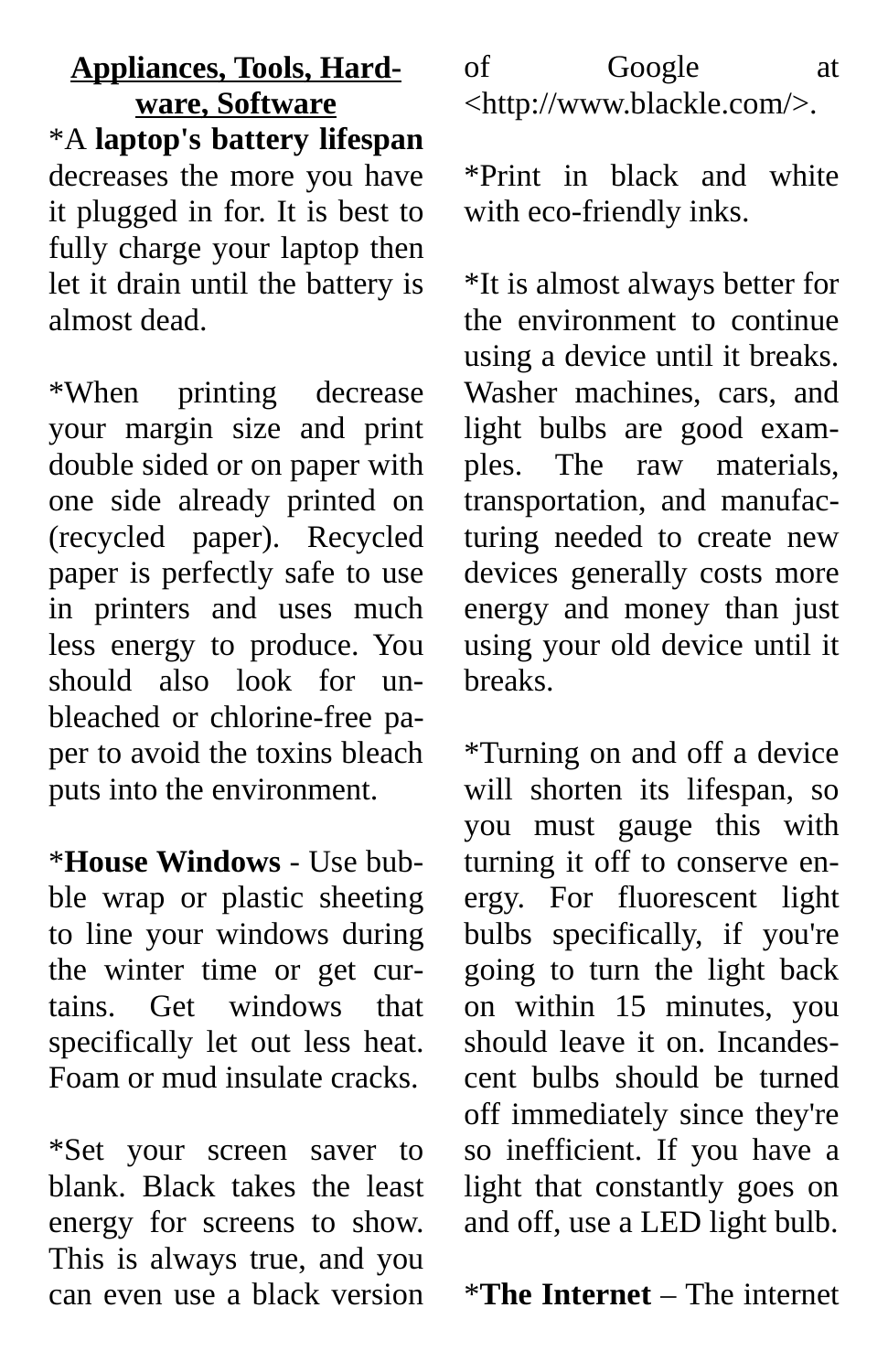is very energy intensive. A proposed Facebook server site (where they store data) proposed for Oregon alone would consume energy enough to power over 40,000 homes. If you feel a need to create new data on the internet through websites or pictures on social networking sites, try to do so sparingly. The internet is an amazing technology and has so much knowledge and world connectivity attached to it, but data needs to be stored somewhere, and the servers used to access it are always running. That said, a majority of the space is taken up by pornography.

\*Printed versus downloaded - With the energy (mostly coal in the US) required to keep computers and servers on and unsustainable practices of metal mining required to build computers and the internet infrastructure, I consider using paper made from sustainably harvested wood or recycled material very likely more sustainable than downloading internet documents.

\*Many devices while off still drain a little bit of energy when they are plugged in. Either unplug devices when not in use, or get a power strip so you can just flip a switch to turn them off off.

#### **Lighting:**

\*Wake and sleep with the rise and fall of the sun.

\*Add more windows to your house to increase natural lighting.

\*Use **LED light bulbs**, which can last a lifetime, don't have heavy metals like mercury in them, and use very little energy. If you don't like the light they cast, put some sort of shade over it.

#### **Food Storage and Plants:**

\*Use or build a top-opening chest fridge and freezer, these lose much less cold than do front opening models when opened.

\*Get cuby-drawers for your fridge so you're only access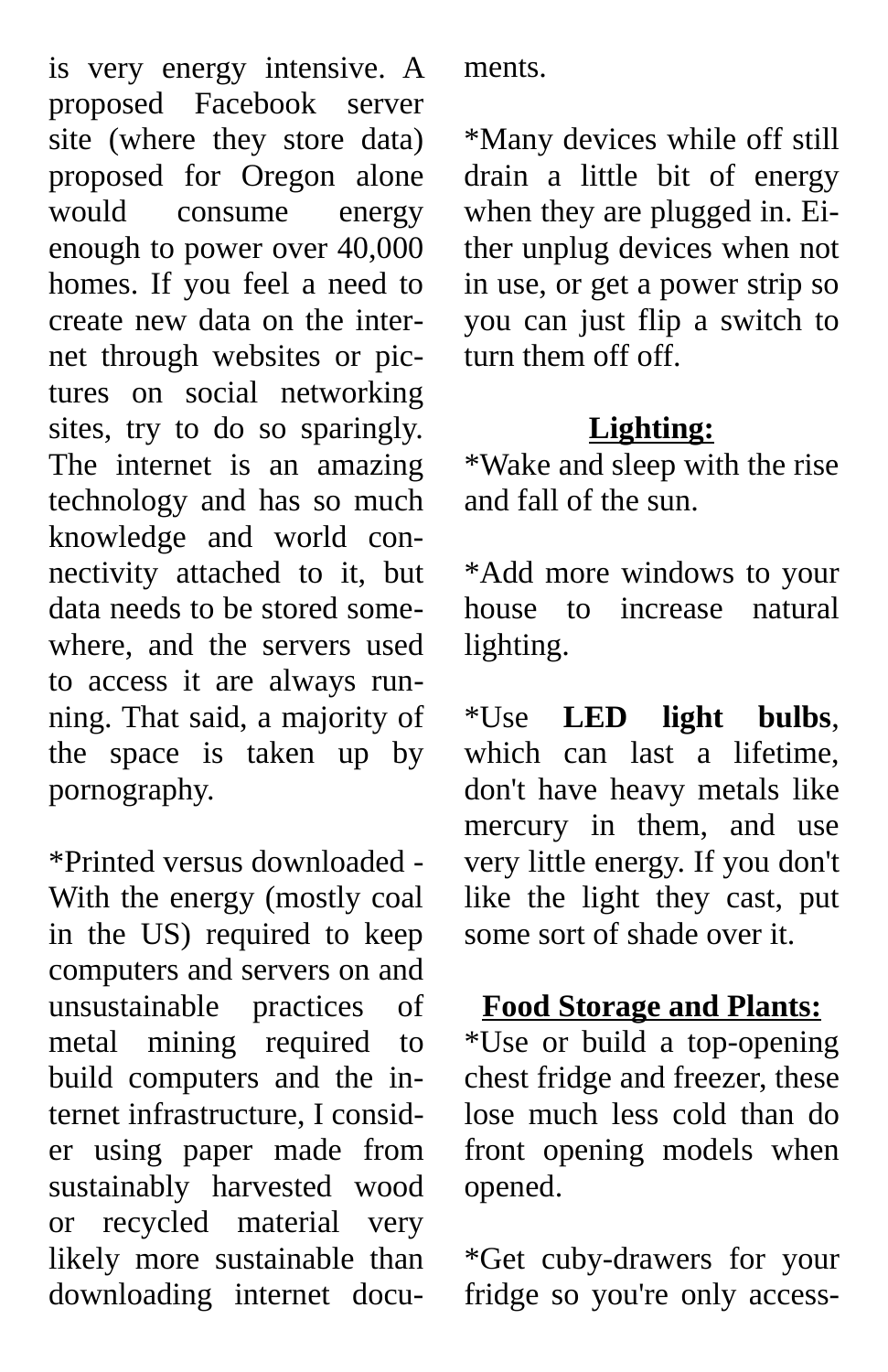ing and exchanging heat with one compartment at a time.

\*Learn about the benefits of certain "weeds" like dandelion and plantain (*plantago*) instead of removing them from your garden.





\***Gray water toilets** – Use dish, shower, or rain water to flush your toilet. You can put a bucket beneath your sink and remove the connecting pipe. Read online for specifics.

**\***Flushing - Leave urine in the toilet until it gets smelly or you poop.

\*Put a water bottle full of water or a brick in your toilet tank, this makes it use less water per flush.

\*Install water efficient heads for your faucets and shower.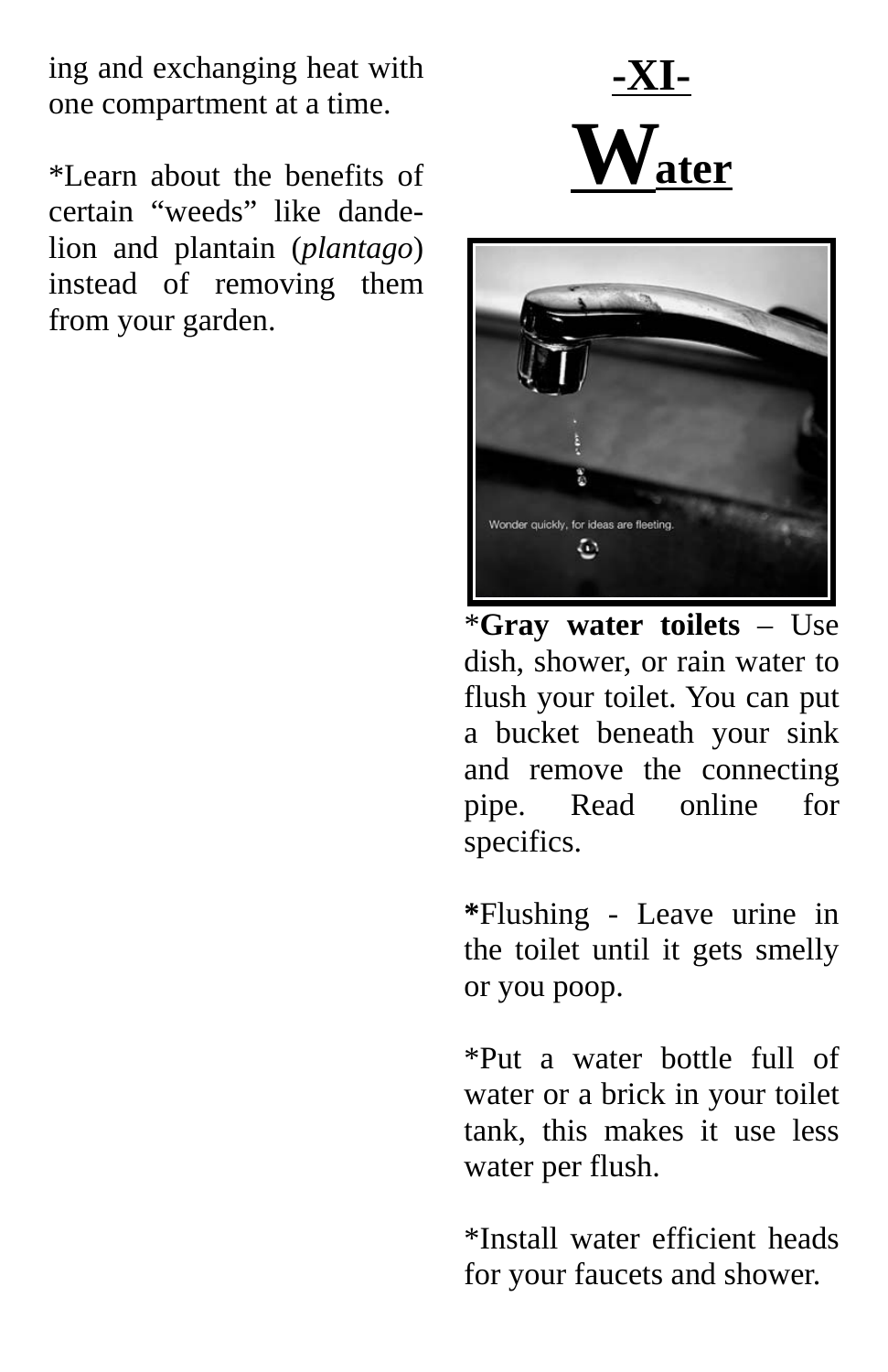**-XII-**

\*Install a rainwater catchment system for watering your garden or flushing the toilet.

\*Lawn – if you have one, stop watering and fertilizing it.



\*Adopt a child instead of giving birth to one.

\*Use contraception or avoid it by having alternative types of sex that don't require genitals touching.

\*Use plants for natural contraception and natural abortions, research this well and speak to people knowledgeable about herbology.

\*Birth control pills can terribly screw up the body, come from pregnant horse pee, are tested on animals, and are made by the pharmaceutical industry. Natural alternatives to birth control pills should be used if possible.

\*Breastfeeding is healthier for a baby and you avoid buying as much food. Cows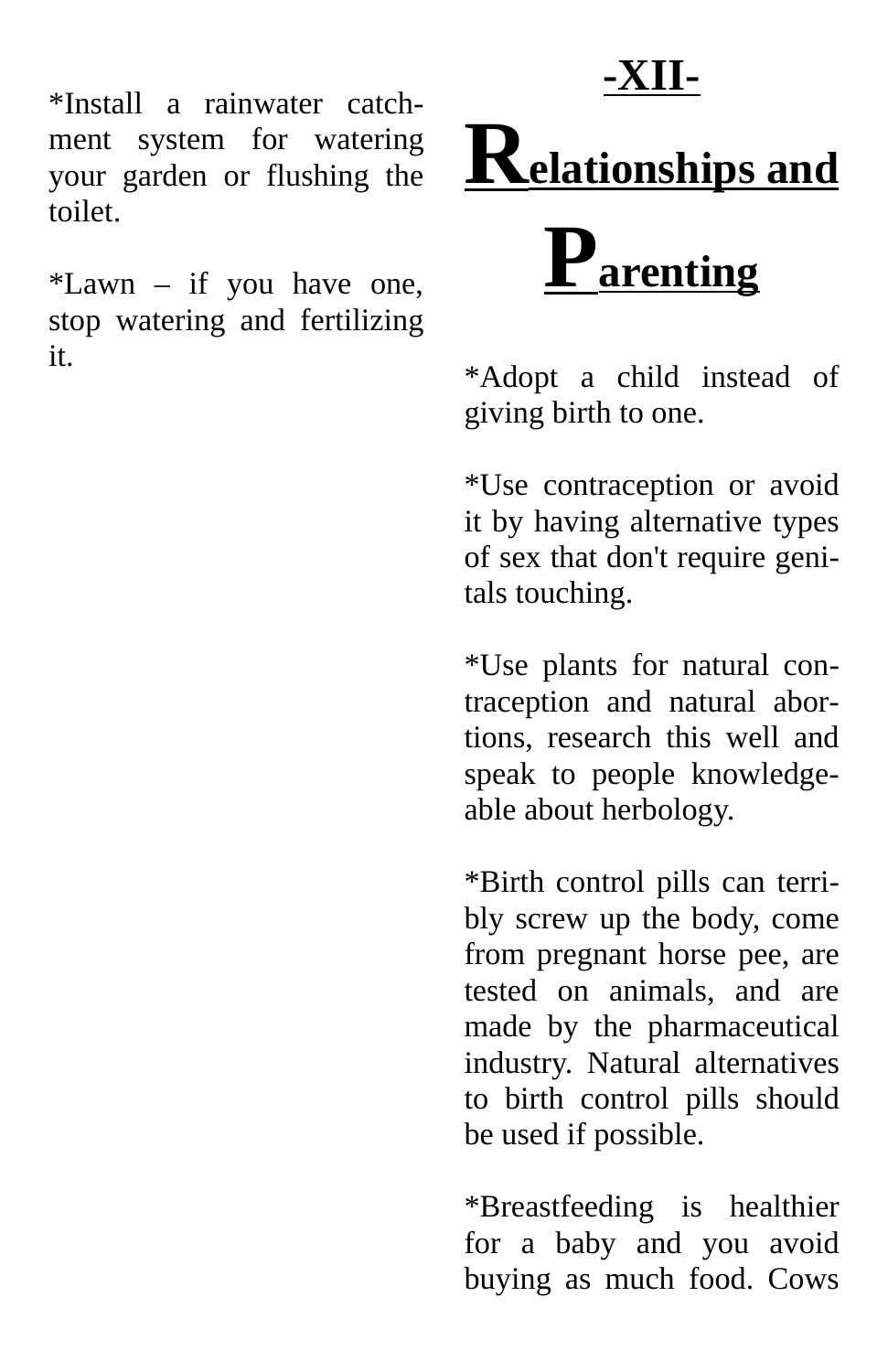milk is not the best thing for humans and if consumed should be drunk raw or fermented into yogurt, cheese, or kefir.

\*Expose your children to a wide variety of unprocessed foods.

\*Borrow books from the library for teaching instead of buying computer software or buying new books.

\*Buy toxin-free toys for children. Many toys have been made with lead-based paints or toxic adhesives that are not safe for mouthing on let alone touching. Unpainted wood toys are a good bet, or toys that make a note that they are child-safe and use non-toxic paint.

\*Children raised in a healthy environment are shown to have far fewer developmental problems and illnesses later on in life. Raise a child in a colorful, dynamic and intricate environment.



\*Community living is inherently more sustainable and cheaper than living by yourself. People share resources, cook larger batches of food, and more people use a single light. They also add a lot of security with the number of resources and skills everyone collectively has.

\*Break your individualism. Many people are willing to help one another, especially if you have a good intention.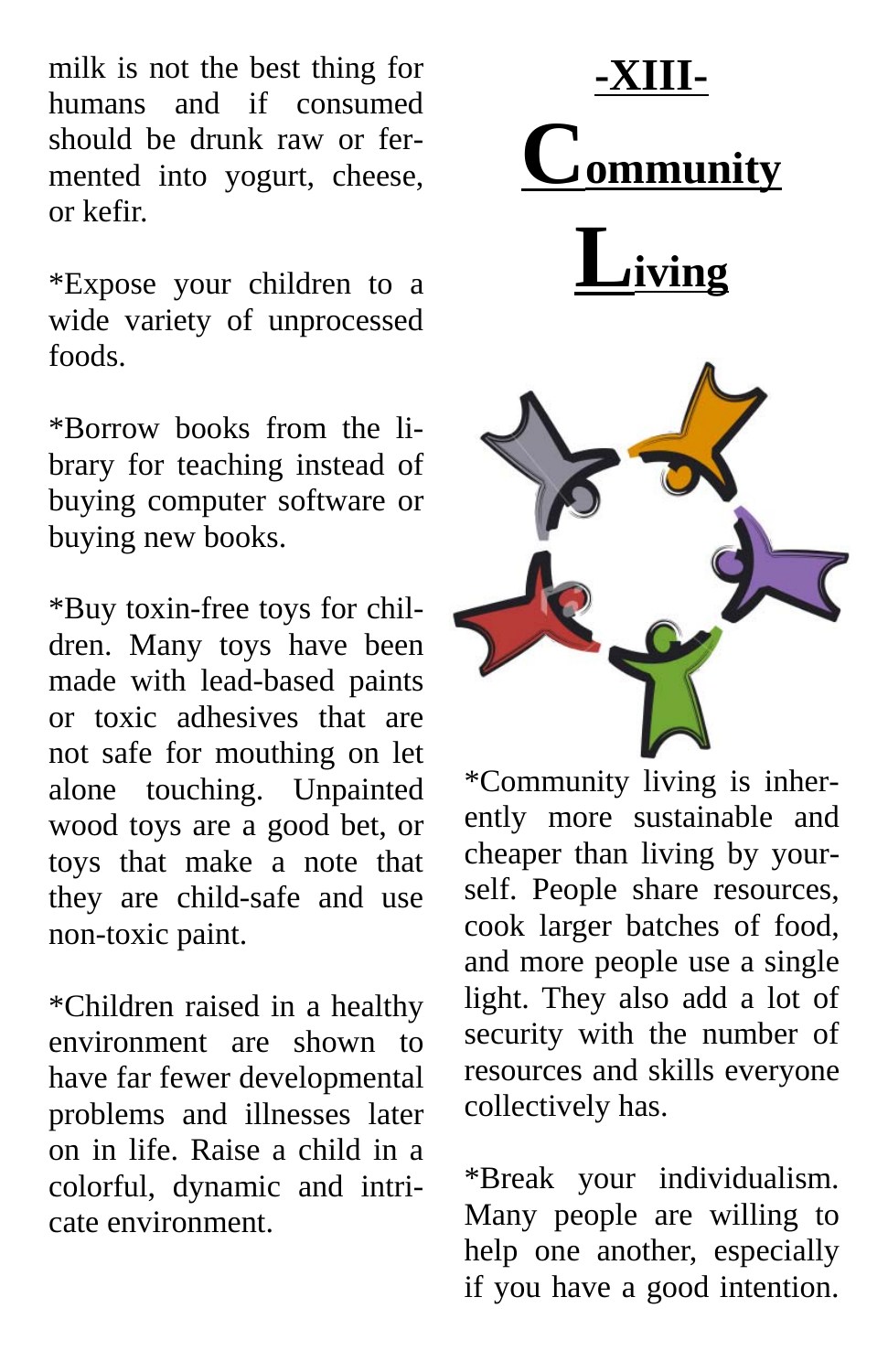Wood working tools, wireless internet, yard tools, and the like can be collectively shared instead of everyone buying their own. Just ask!

\*Break down your fences and share a garden plot!

**\***Check out <http://sites. google.com/site/scawiki/> for information including policies and organization of three successful student communities in Eugene, Oregon.

\*Get more people to live with you! Build a yurt or let someone set up a tent in your yard.

**-XIV-**  $\mathbf{N}_{\text{on}}\text{-}\mathbf{H}_{\text{umans\ \&} }$ **P ets**

\*Cats can be considered an invasive species. Keep a bell on cats to warn native birds of their presence.

\*No animal needs processed food to live. Dogs, cats, rabbits, etc can live on "human food". Look up recipes for feeding them a balanced diet of whole foods instead of buying packaged, processed, and shipped foods.

\*Sterilize domesticated pets.

\*Many cities allow you to keep a specific number of egg-laying hens. Chickens eat compost, tear up grass fertilize the soil, and their eggs are very nutritious.

\*Use biodegradable poop bags.

\*Adopt pets.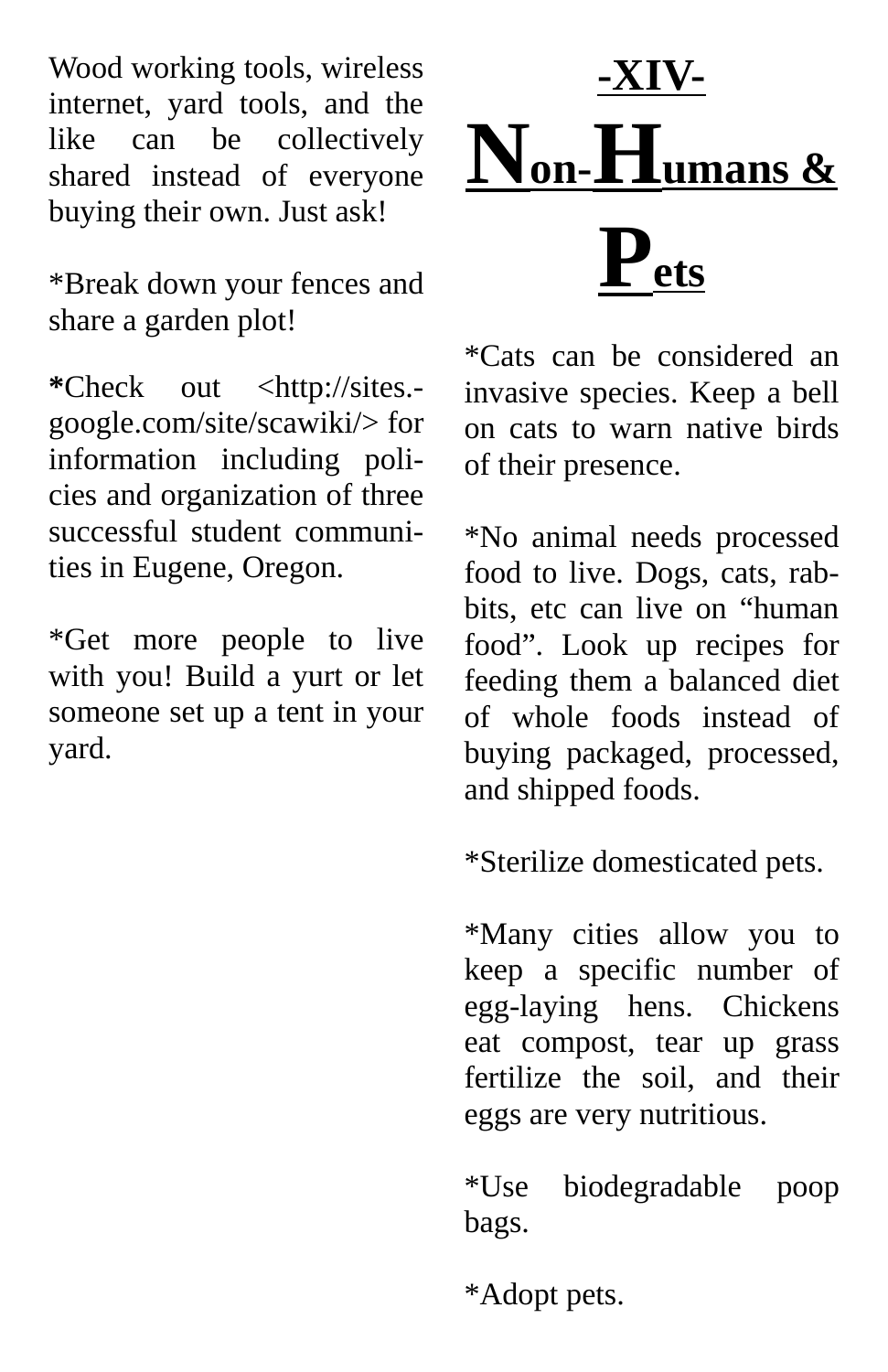



\*Flour paste – A simple replacement glue, good for pasting paper to surfaces, can be made with 5 parts water and 1 part flour. Bring 4 parts water to a boil while you mix together 1 part water with 1 part flour, breaking up all clumps. Dump this into the boiling water and let it simmer for 2 or 3 minutes while stirring. Refrigerate between uses. It can last about a week and extra if salt is added.

\*Most art supplies can be made at home including paints, crayons, stencils, paper, etc.

\*Stay away from using electric machines while making art, and think about art as a form of meditation rather than as a product.

\***Natural art** - Make art from nature with twigs, berries, rocks, moss, and the like. Check out Andy Goldsworthy, a nature artist.

\*Recycled Art - Make art from your recycling or trash!

\*Let go of the idea of permanence in art. Nothing lasts forever.

\*Boil fallen walnuts with their outer green-black husks in a few cups of water to make walnut ink.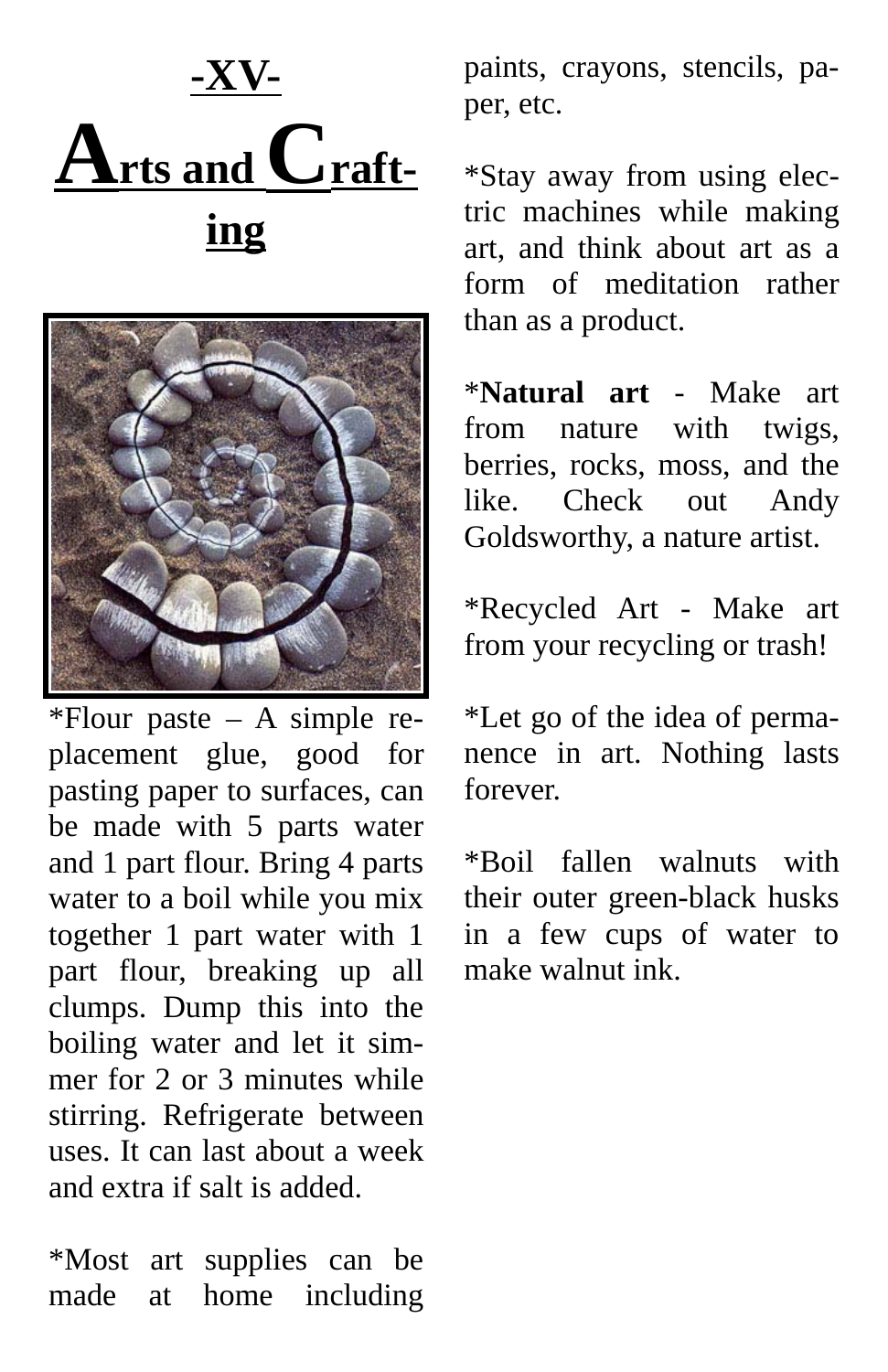### **-XVI- Participating**



\*There are many groups fighting for a more sustainable future, and they need help in small and large ways. Talk to your neighbors, attend town council meetings, and vote. Your words have a lot of power at a local level.

\*If your town doesn't have a specific resource, create it! For instance, a compost or recycling center. We need to start creating resources that would be useful now as well

as in a post-industrial future.

\*When discussing sustainability with someone or advertising, relate the beneficial outcome directly to them and their friends' livelihoods. A huge problem with activists today is that many relate the beneficial outcome to the resource being extracted... For instance people trying to protect old growth forests say there will be no more large trees instead of saying the health of the people will be compromised through poorer water and air quality. Not everyone cares about forests, but almost everyone cares about their own personal well-being. **Appeal to needs and emotions!**

\*Ask your city council to use eco-friendly products on public spaces like fertilizers on grasses and not to use pesticides.

\*Participate in direct action and grassroots campaigns.

> **\*\*\* Thanks for reading!**